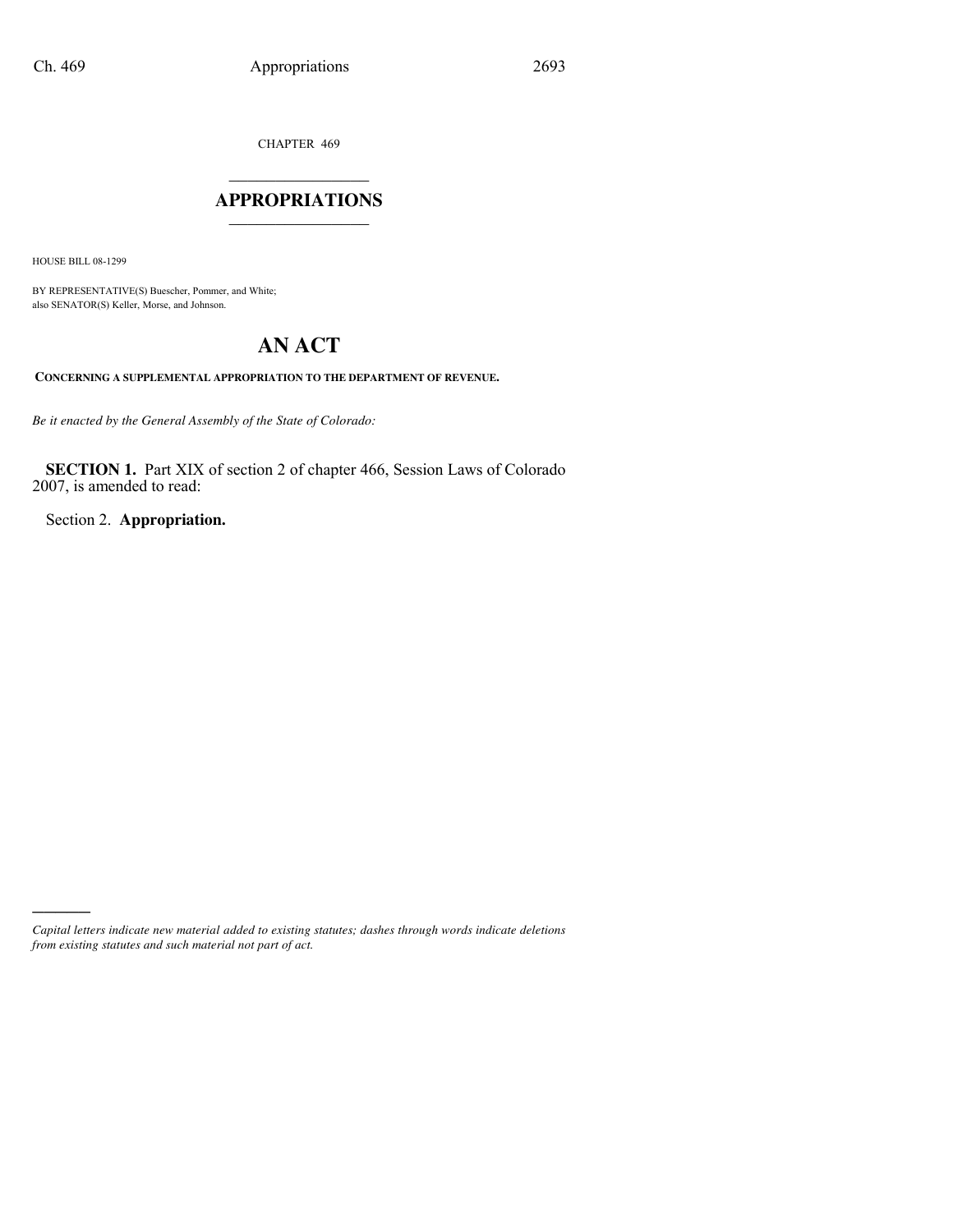## Appropriations <sup>2694</sup>

|                 |        | APPROPRIATION FROM |               |              |               |                |
|-----------------|--------|--------------------|---------------|--------------|---------------|----------------|
| ITEM &          | TOTAL. | <b>GENERAL</b>     | GENERAL       | <b>CASH</b>  | <b>CASH</b>   | <b>FEDERAL</b> |
| <b>SUBTOTAL</b> |        | <b>FUND</b>        | <b>FUND</b>   | <b>FUNDS</b> | <b>FUNDS</b>  | <b>FUNDS</b>   |
|                 |        |                    | <b>EXEMPT</b> |              | <b>EXEMPT</b> |                |
| S               |        |                    |               |              |               |                |

## **PART XIXDEPARTMENT OF REVENUE**

| (1) EXECUTIVE DIRECTOR'S OFFICE  |                 |           |                        |                        |
|----------------------------------|-----------------|-----------|------------------------|------------------------|
| <b>Personal Services</b>         | 3,391,306       | 1,973,446 | $401,235$ <sup>a</sup> | $1,016,625^b$          |
|                                  | 3,604,947       | 2,187,087 |                        |                        |
|                                  | $(43.5$ FTE $)$ |           |                        |                        |
|                                  | $(43.8$ FTE)    |           |                        |                        |
| Health, Life, and Dental         | 5,888,824       | 3,733,321 | 606,957°               | 1,548,546 <sup>d</sup> |
| Short-term Disability            | 94,652          | 59,522    | 11.095c                | $24,035$ <sup>d</sup>  |
| S.B. 04-257 Amortization         |                 |           |                        |                        |
| <b>Equalization Disbursement</b> | 862,448         | 538,176   | $102,414^{\circ}$      | 221,858 <sup>d</sup>   |
|                                  | 862,694         | 538,422   |                        |                        |
| S.B. 06-235 Supplemental         |                 |           |                        |                        |
| Amortization Equalization        |                 |           |                        |                        |
| Disbursement                     | 161,399         | 93,843    | $21,336^{\circ}$       | $46,220$ <sup>d</sup>  |
|                                  | 161,494         | 93,938    |                        |                        |
| Salary Survey and Senior         |                 |           |                        |                        |
| <b>Executive Service</b>         | 2,279,290       | 1,360,735 | $286,417^{\circ}$      | $632,138^d$            |
| Performance-based Pay            |                 |           |                        |                        |
| Awards                           | 1,074,177       | 668,192   | $128,639^{\circ}$      | $277,346$ <sup>d</sup> |
| Shift Differential               | 166,518         | 52,100    | $5,408^{\circ}$        | $109,010^d$            |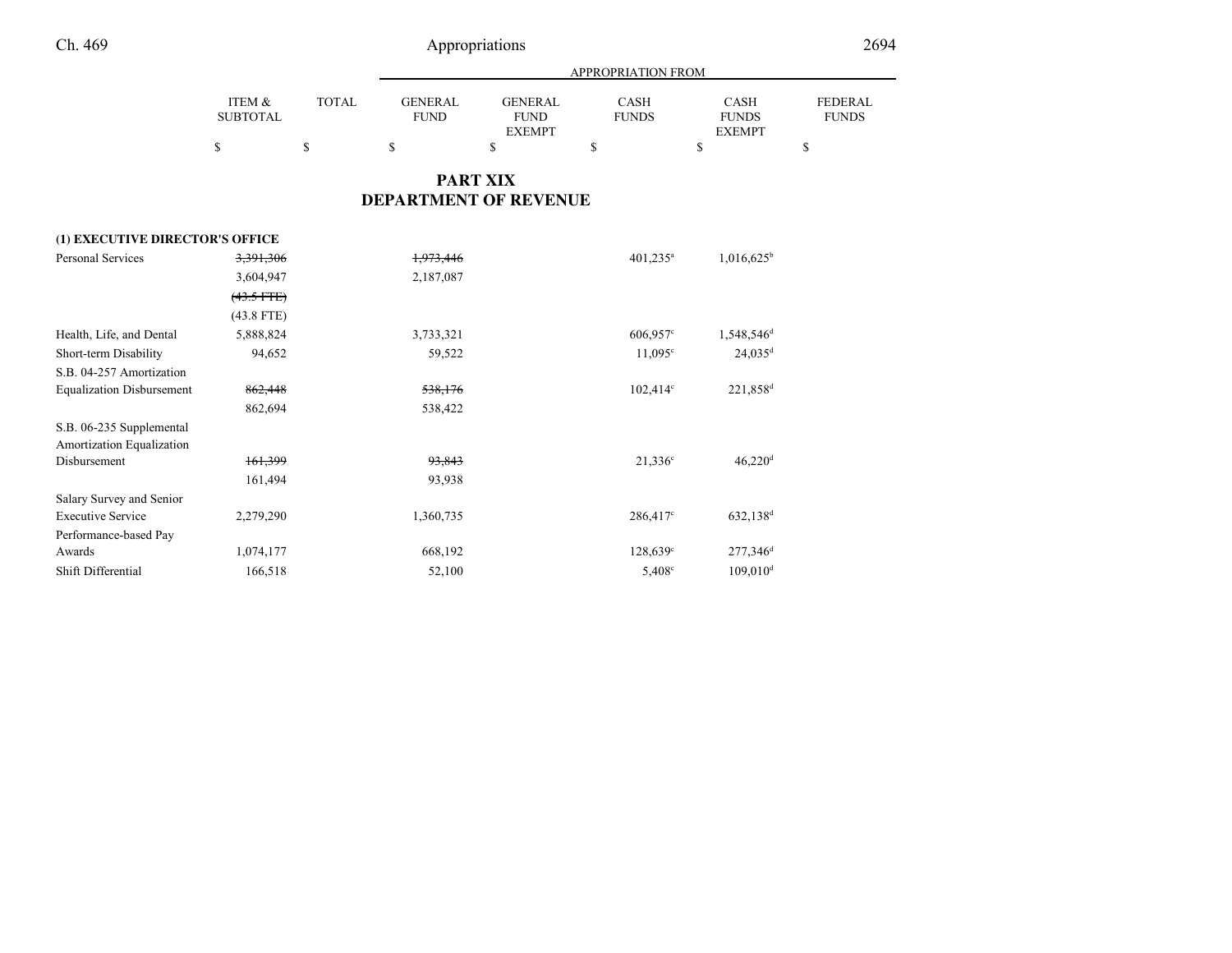| Workers' Compensation           | 765,406   | 491,713   | $76,025^{\circ}$       | $197,668$ <sup>d</sup>   |
|---------------------------------|-----------|-----------|------------------------|--------------------------|
|                                 | 575,405   | 369,652   | $57,153^{\circ}$       | $148,600$ <sup>d</sup>   |
| <b>Operating Expenses</b>       | 946,531   | 485,359   | $143,721$ °            | $317,451$ <sup>d</sup>   |
|                                 | 1,003,076 | 522,960   |                        | $336,395^d$              |
| Legal Services for 11,165       |           |           |                        |                          |
| hours                           | 804,215   | 436,480   | 296,765 <sup>c</sup>   | 70,970 <sup>d</sup>      |
| <b>ADMINISTRATIVE LAW JUDGE</b> |           |           |                        |                          |
| <b>SERVICES</b>                 | 7,532     |           | $7,532^{\circ}$        |                          |
| Purchase of Services from       |           |           |                        |                          |
| Computer Center                 | 2,698,057 | 2,695,359 |                        | $2,698$ <sup>d</sup>     |
|                                 | 3,251,582 | 3,248,330 |                        | $3,252^d$                |
| Multiuse Network Payments       | 2,166,837 | 821,791   | $66,233$ <sup>c</sup>  | $1,278,813$ <sup>d</sup> |
|                                 | 2,584,123 | 621,998   | 70,547 <sup>c</sup>    | 1,891,578 <sup>d</sup>   |
| Payment to Risk Management      |           |           |                        |                          |
| and Property Funds              | 254,330   | 145,535   | $25,785$ <sup>e</sup>  | $83,010$ <sup>d</sup>    |
|                                 | 211,060   | 120,775   | 21,398 <sup>c</sup>    | 68,887 <sup>d</sup>      |
| Vehicle Lease Payments          | 437,192   | 109,813   | $+12.920$ °            | $214,459$ <sup>d</sup>   |
|                                 | 385,047   | 96,715    | 99,452 <sup>c</sup>    | 188,880 <sup>d</sup>     |
| <b>Leased Space</b>             | 2,577,696 | 1,721,960 | 85,205 <sup>c</sup>    | $770,531$ <sup>d</sup>   |
| Capitol Complex Leased          |           |           |                        |                          |
| Space                           | 1,694,271 | 1,315,937 | $166,408$ <sup>e</sup> | $211,926$ <sup>d</sup>   |
|                                 | 1,680,002 | 1,293,280 | $176,581$ c            | $210,141$ <sup>d</sup>   |
| <b>Communications Services</b>  |           |           |                        |                          |
| Payments                        | 71,790    | 19,654    | $45,039$ <sup>c</sup>  | $7.097$ <sup>d</sup>     |
|                                 | 60,849    | 16,659    | 38,175 <sup>c</sup>    | $6,015$ <sup>d</sup>     |
| Utilities                       | 244,895   | 116,014   | $25,465^{\circ}$       | $103,416^d$              |
|                                 |           |           |                        |                          |

Ch. 469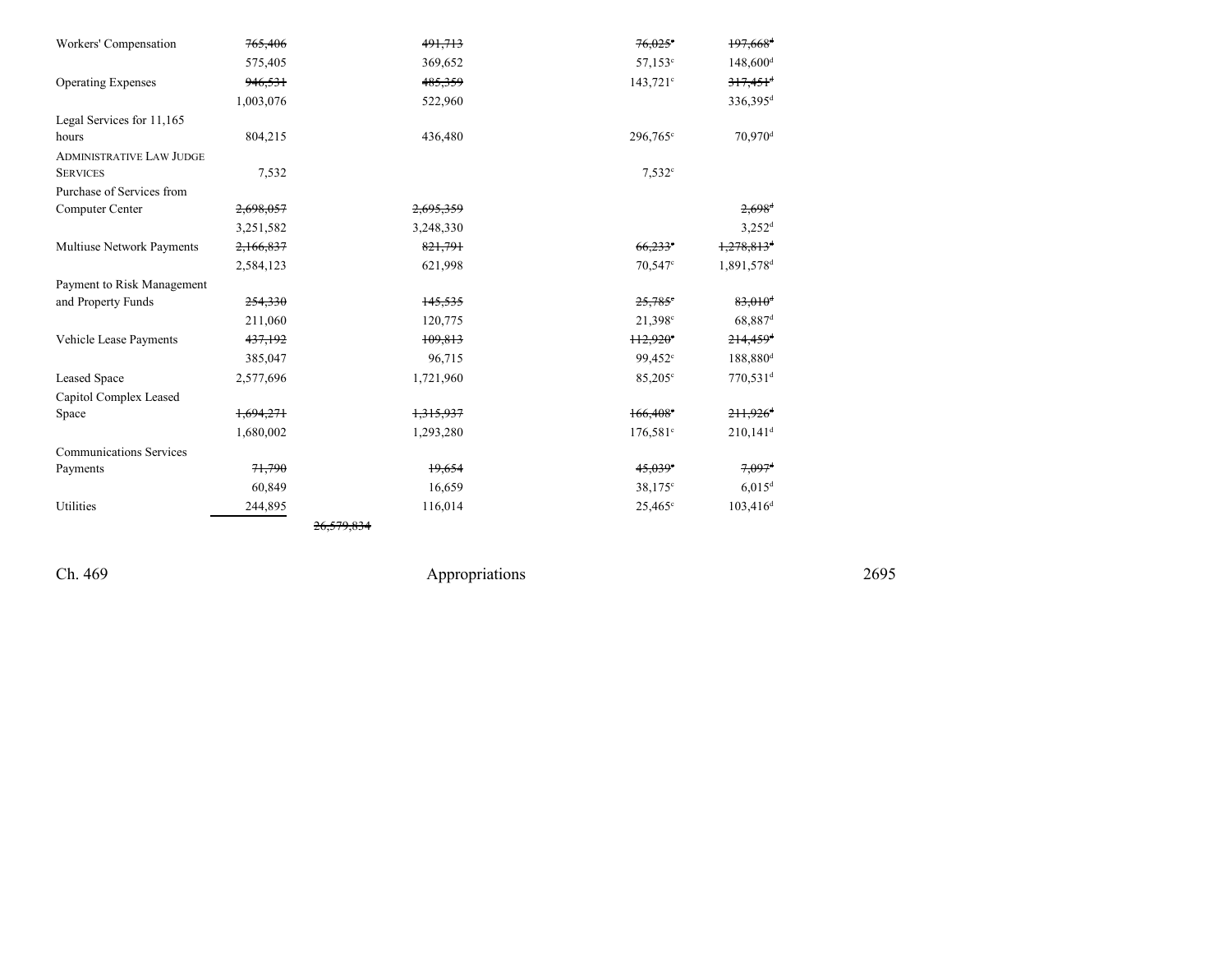|                 |        |                | APPROPRIATION FROM |              |               |                |
|-----------------|--------|----------------|--------------------|--------------|---------------|----------------|
| ITEM &          | TOTAL. | <b>GENERAL</b> | <b>GENERAL</b>     | <b>CASH</b>  | <b>CASH</b>   | <b>FEDERAL</b> |
| <b>SUBTOTAL</b> |        | <b>FUND</b>    | <b>FUND</b>        | <b>FUNDS</b> | <b>FUNDS</b>  | <b>FUNDS</b>   |
|                 |        |                | <b>EXEMPT</b>      |              | <b>EXEMPT</b> |                |
|                 |        |                |                    |              |               |                |
|                 |        |                |                    |              |               |                |

27,518,078

<sup>a</sup> Of this amount, \$930 shall be from various sources of cash funds. The remainder shall be from the following funds for the purpose of indirect cost recoveries: \$195,121(T) shall be from the Lottery Fund pursuant to Section 24-35-210 (1), C.R.S., \$84,126 shall be from the Auto Dealers License Fund pursuant to Section 12-6-123 (1), C.R.S., \$60,837 shall be from the Liquor Enforcement Division and State Licensing Authority Cash Fund pursuant to Section 24-35-401, C.R.S.,\$59,236 shall be from the Racing Cash Fund pursuant to Section 12-60-205, C.R.S., \$932 shall be from the Aviation Fund pursuant to Section 43-10-109, C.R.S., and\$53 shall be from the Waste Tire Recycling Development Cash Fund pursuant to Section 25-17-202 (3) (a), C.R.S.

<sup>b</sup> Of this amount, \$4,499 shall be from various sources of cash funds exempt. The remainder shall be from the following funds for the purpose of indirect cost recoveries: \$385,567 shall be from the Highway Users Tax Fund pursuant to Section 43-4-201(3)(a)(III)(C), C.R.S., \$246,164 shall be from the Colorado State Titling and Registration Account pursuant to Section 42-1-211 (2), C.R.S., \$182,246(T) shall be from the Limited Gaming Fund pursuant to Section 12-47.1-701 (1),C.R.S., \$117,742 shall be from the Driver's License Administrative Revocation Account pursuant to Section 42-2-132 (4)(b), C.R.S., \$50,230 shall be from the Department of Revenue subaccount of the AIR Account of the Highway Users Tax Fund pursuant to Section 42-3-304 (18)(c), C.R.S., \$17,224 shall be from the Outstanding Judgments and Warrants Account as administered under Section 42-2-118 (3)(c), C.R.S., \$4,861 shall be from the Highway Users Tax Fund exemptfrom the statutory limit under Section 43-4-201(3)(a)(V), C.R.S., \$4,852 shall be from the Penalty Assessment Account as administered under the provisions of Section 42-1-217 (2), C.R.S., and \$3,240 shall be from the Motorist Insurance Identification Account pursuant to Section 42-3-304 (18)(d)(I), C.R.S.  $c$  Of these amounts,  $\frac{121,922}{10,483}$  shall be from the Limited Gaming Fund created in Section 12-47.1-701(1), C.R.S.,  $\frac{255,707}{10,60}$  \$51,810 shall be from the Liquor

Enforcement Division and State Licensing Authority Cash Fund created in Section 24-35-401, C.R.S., \$55,426 \$50,339 shall be from the Auto Dealers License Fund created in Section 12-6-123, C.R.S.,  $\frac{44,649}{40,919}$  shall be from the Racing Cash Fund created in Section 12-60-205(1), C.R.S., and  $\frac{41,939,702}{41,930,709}$  shall be from various sources of cash funds.

<sup>d</sup> Of these amounts,  $\frac{1}{2}$ ,  $\frac{1}{2}$ ,  $\frac{1}{2}$ ,  $\frac{1}{2}$ ,  $\frac{1}{2}$ ,  $\frac{1}{2}$ ,  $\frac{1}{2}$ ,  $\frac{1}{2}$ ,  $\frac{1}{2}$ ,  $\frac{1}{2}$ ,  $\frac{1}{2}$ ,  $\frac{1}{2}$ ,  $\frac{1}{2}$ ,  $\frac{1}{2}$ ,  $\frac{1}{2}$ ,  $\frac{1}{2}$ ,  $\frac{1}{2}$ ,  $\frac{1}{2}$ , be from the Colorado State Titling and Registration Account, a subaccount of the Highway Users Tax Fund, created in Section 42-1-211 (2), C.R.S., \$106,789 \$84,151 shall be from the Lottery Fund, created in Section 24-35-210, C.R.S., \$57,081 \$51,605 shall be from Driver's License Administrative Revocation Account, a subaccount of the Highway Users Tax Fund, created in Section 42-2-132 (4)(b), C.R.S., \$30,877 \$27,893 shall be from the Department of Revenue subaccount of the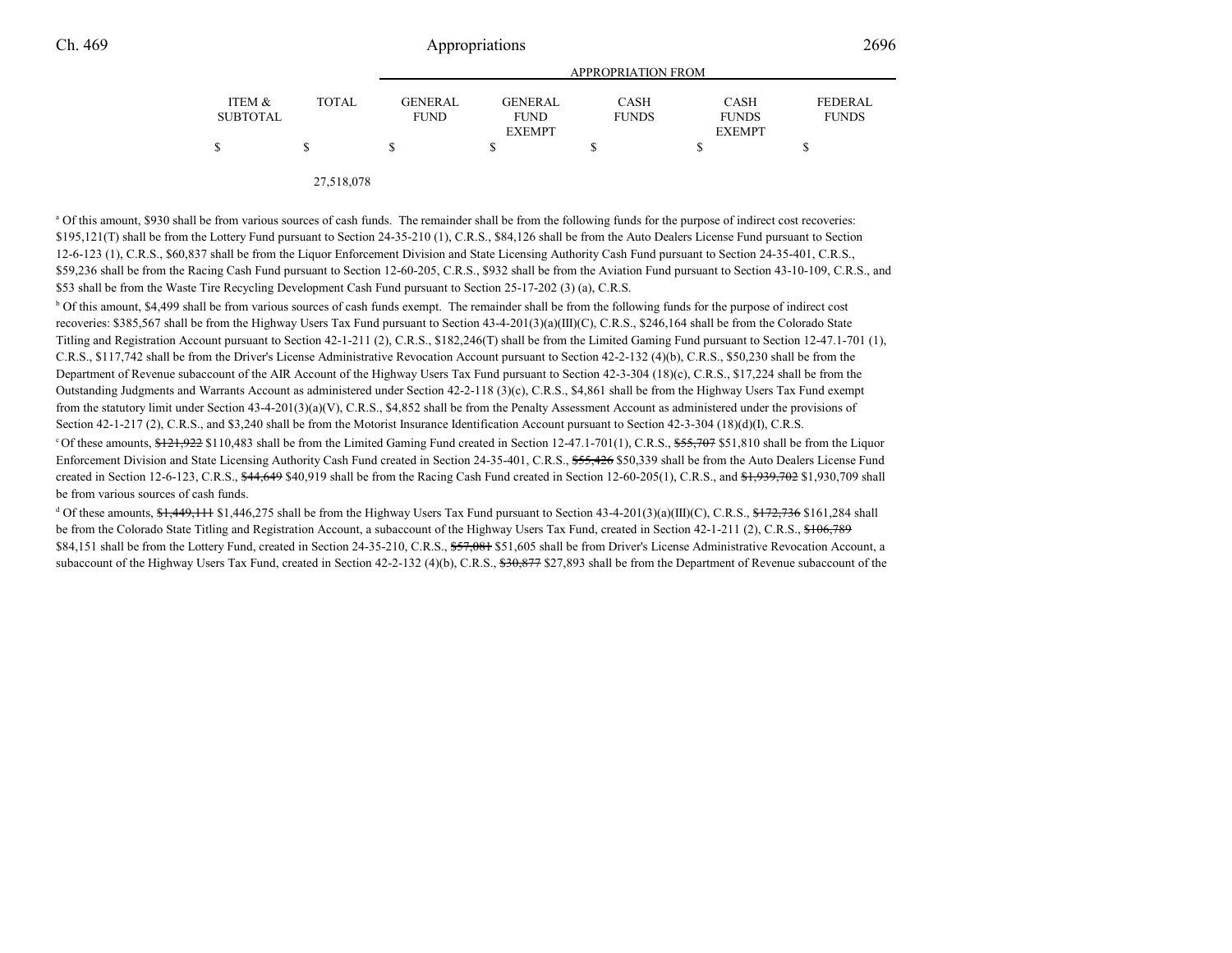AIR Account of the Highway Users Tax Fund pursuant to Section 42-3-304 (18)(c), C.R.S., \$1,031 \$780 shall be from the Highway Users Tax Fund exempt from the statutory limit under Section 43-4-201(3)(a)(V), C.R.S., \$687 \$520 shall be from the Motorist Insurance Identification Account, a subaccount of the Highway Users Tax Fund, created in 42-3-304 (18)(d)(I), C.R.S., and the remaining \$4,298,880 \$4,885,310 shall be from various sources of cash funds exempt.

#### **(2) CENTRAL DEPARTMENT OPERATIONS DIVISION**

| Personal Services         | 5,242,487            |            | 4,904,946 | 95,726 <sup>a</sup> | 241,815 <sup>b</sup> |
|---------------------------|----------------------|------------|-----------|---------------------|----------------------|
|                           | $(109.9$ FTE)        |            |           |                     |                      |
| Seasonal Tax Processing   | 375,086              |            | 375,086   |                     |                      |
| <b>Operating Expenses</b> | <del>1,131,078</del> |            | 994,191   |                     | 136,887 <sup>c</sup> |
|                           | 1,134,446            |            | 997,559   |                     |                      |
| Postage                   | 2,391,618            |            | 2,125,192 | 31,569 <sup>d</sup> | 234,857e             |
|                           | 2,437,645            |            | 2,171,219 |                     |                      |
| Pueblo Data Entry Center  |                      |            |           |                     |                      |
| Payments                  | 1,755,282            |            | 1,751,273 | 571 <sup>f</sup>    | $3,438^{\rm g}$      |
|                           | 1,789,770            |            | 1,785,761 |                     |                      |
| Microfilm                 | 344,039              |            | 344,039   |                     |                      |
|                           | 382,872              |            | 382,872   |                     |                      |
|                           |                      | 11,239,590 |           |                     |                      |
|                           |                      | 11,362,306 |           |                     |                      |

<sup>a</sup> These amounts shall be from the following funds for the purpose of indirect cost recoveries: \$46,660 from the Lottery Fund created in Section 24-35-210(1), C.R.S., \$20,117 from the Auto Dealers License Fund created in Section 12-6-123, C.R.S., \$14,548 from the Liquor Enforcement Division and State Licensing Authority Cash Fund created in Section 24-35-401, C.R.S., \$14,165 from the Racing Cash Fund created in Section 12-60-205, C.R.S., \$223 shall be from the Aviation Fundcreated in Section 43-10-109(1), C.R.S., and \$13 from the Waste Tire Recycling Development Cash Fund created in Section 25-17-202 (3) (a), C.R.S.

<sup>b</sup> This amount shall be from the following funds for the purpose of indirect cost recoveries: \$91,984 from the Highway Users Tax Fund pursuant to Section 43-4-201(3)(a)(III)(C), C.R.S., \$58,866 from the Colorado State Titling and Registration Account, a subaccount of the Highway Users Tax Fund, created in Section42-1-211 (2), C.R.S., \$43,580 from the Limited Gaming Fund created in Section 12-47.1-701(1), C.R.S., \$28,156 from the Driver's License Administrative

Ch. 469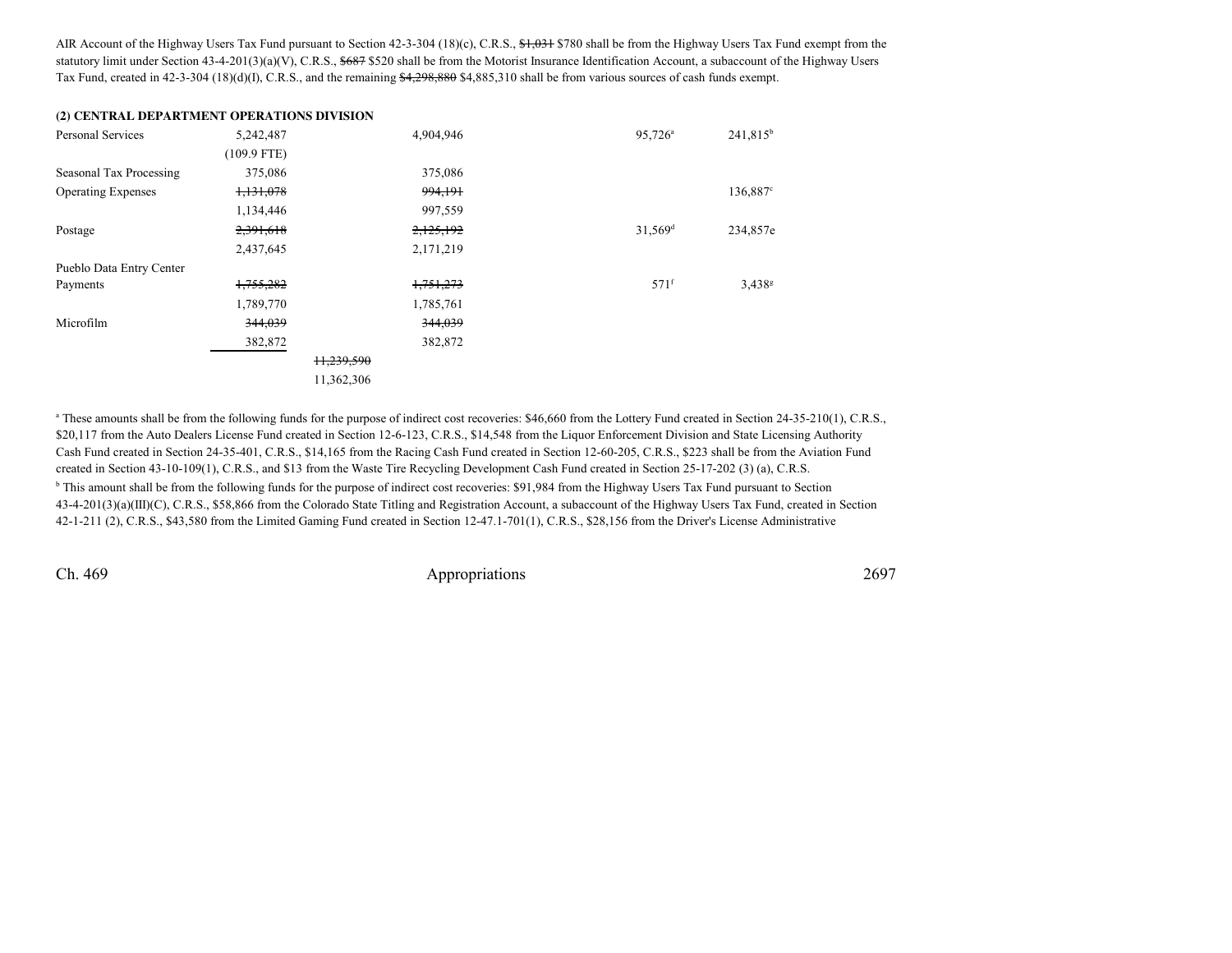|                 |        | <b>APPROPRIATION FROM</b> |               |              |               |                |
|-----------------|--------|---------------------------|---------------|--------------|---------------|----------------|
| ITEM &          | TOTAL. | <b>GENERAL</b>            | GENERAL       | <b>CASH</b>  | <b>CASH</b>   | <b>FEDERAL</b> |
| <b>SUBTOTAL</b> |        | <b>FUND</b>               | <b>FUND</b>   | <b>FUNDS</b> | <b>FUNDS</b>  | <b>FUNDS</b>   |
|                 |        |                           | <b>EXEMPT</b> |              | <b>EXEMPT</b> |                |
|                 |        |                           |               |              |               |                |
|                 |        |                           |               |              |               |                |

Revocation Account, a subaccount of the Highway Users Tax Fund, created in Section 42-2-132 (4)(b), C.R.S., \$12,012 from the Department of Revenue subaccount of the AIR Account of the Highway Users Tax Fund pursuant to Section 42-3-304 (18)(c), C.R.S., \$4,119 from the Outstanding Judgments and Warrants Account asadministered under the provisions of Section 42-2-118 (3)(c), C.R.S., \$1,163 from the Highway Users Tax Fund exempt from the statutory limit under Section 43-4-201(3)(a)(V), C.R.S., \$1,160 from the Penalty Assessment Account as administered under the provisions of Section 42-1-217 (2), C.R.S., and \$775 from the Motorist Insurance Identification Account pursuant to Section 42-3-304 (18)(d)(I), C.R.S.

c Of this amount, \$86,945 shall be from the Identification Security Fund, a subaccount of the Highway Users Tax Fund, created in Section 42-1-220 (1), C.R.S., and\$49,942 shall be from the Outstanding Judgments and Warrants Account as administered under the provisions of Section 42-2-118 (3)(c), C.R.S.

<sup>d</sup> This amount shall be from various sources of cash funds.

e Of this amount, \$8,371 shall be from the Highway Users Tax Fund pursuant to Section 43-4-201(3)(a)(III)(C), C.R.S. and \$226,486 shall be from various sources ofcash funds exempt.

<sup>f</sup> This amount shall be from the Family Resource Centers Fund created in Section 39-22-2503 (1), C.R.S.

<sup>g</sup> This amount shall be from various sources of cash funds exempt.

#### **(3) INFORMATION TECHNOLOGY DIVISION**

| (A) Systems Support |
|---------------------|
|                     |

| Personal Services          | 6,164,232    | 4,421,986 | 445.397 <sup>a</sup> | $1,296,849$ <sup>b</sup> |
|----------------------------|--------------|-----------|----------------------|--------------------------|
|                            | $(84.4$ FTE) |           |                      |                          |
| <b>Operating Expenses</b>  | 724,313      | 724,313   |                      |                          |
| Programming Costs for 2006 |              |           |                      |                          |
| Session Legislation        | 226,788      | 66,846    |                      | $159.942$ <sup>*</sup>   |
|                            | 153,213      | 86,776    |                      | $66,437$ °               |
|                            | $(2.2$ FTE)  |           |                      |                          |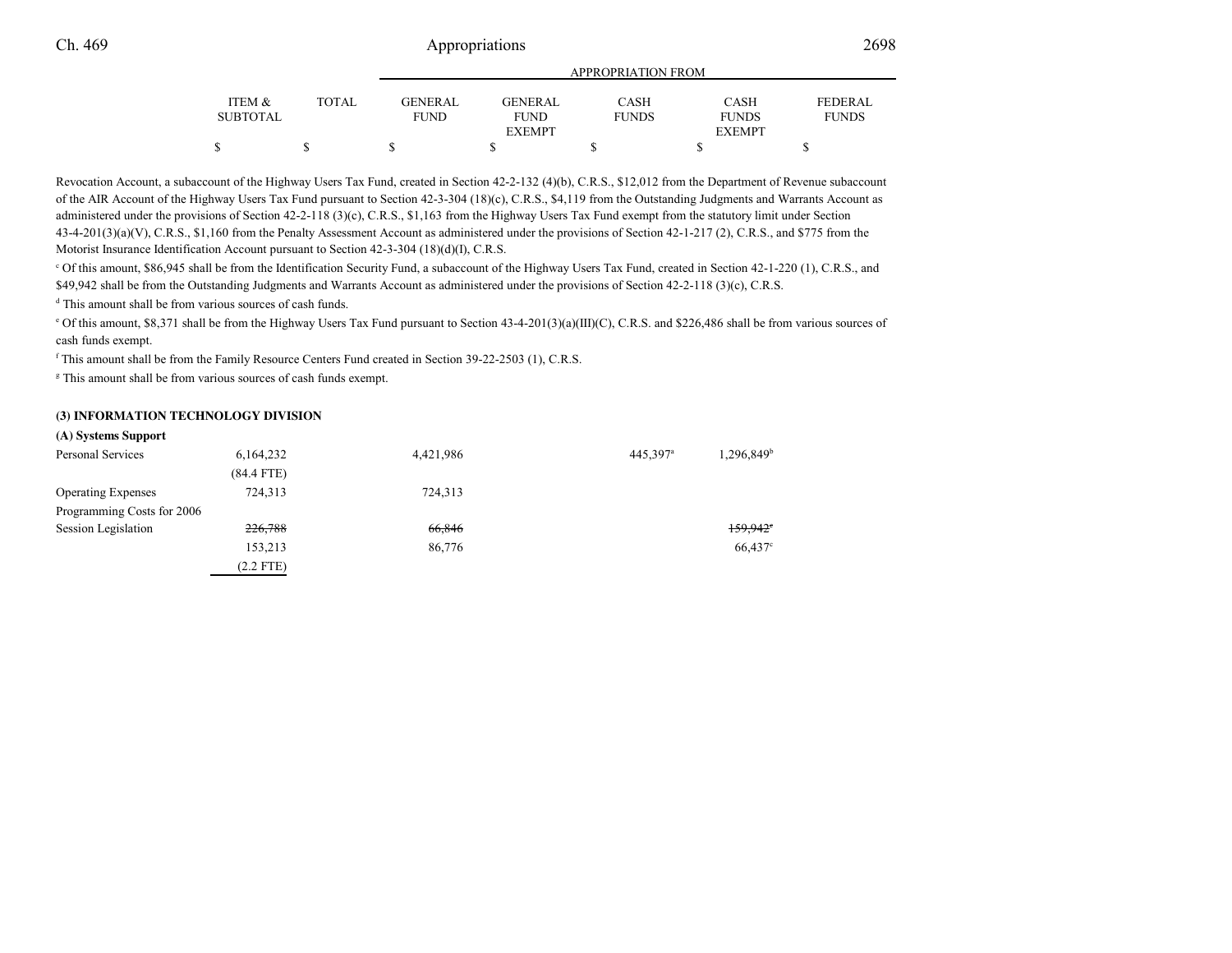## 7,115,3337,041,758

<sup>a</sup> These amounts shall be from the following funds for the purpose of indirect cost recoveries: \$65,909 from the Racing Cash Fund pursuant to Section 12-60-205, C.R.S., \$217,100(T) from the State Lottery Fund pursuant to Section 24-35-210, C.R.S., \$67,690 from the Liquor Enforcement Division and State Licensing Authority Cash Fund pursuant to Section 24-35-401, C.R.S., \$93,602 from the Auto Dealers License Fund created pursuant to Section 12-6-123 (1), C.R.S., \$1,037 from the Aviation Fund pursuant to Section 43-10-109, C.R.S., and \$59 from the Waste Tire Recycling Development Cash Fund pursuant to Section 25-17-202 (3)(a), C.R.S.

<sup>b</sup> This amount shall be from the following funds for the purpose of indirect cost recoveries: \$445,616 from the Colorado State Titling and Registration Account pursuant to Section 42-1-211 (2), C.R.S., \$427,990 from the Highway Users Tax Fund pursuant to Section 43-4-201(3)(a)(III)(C), C.R.S., \$202,774(T) be from the Limited Gaming Fund pursuant to Section 12-47.1-701, C.R.S., \$131,005 from the Driver's License Administrative Revocation Account pursuant to Section 42-2-132(4)(b), C.R.S.,\$ 55,887 from the Department of Revenue subaccount of the AIR Account of the Highway Users Tax Fund pursuant to Section 42-3-304 (18)(c),C.R.S., \$19,164 from the Outstanding Judgments and Warrants Account as administered under Section 42-2-118 (3)(c), C.R.S., \$5,409 from the Highway Users TaxFund exempt from the statutory limit under Section 43-4-201(3)(a)(V), C.R.S. \$5,398 shall be from the Penalty Assessment Account as administered under the provisions of Section 42-1-217 (2), C.R.S., and \$3,606 from the Motorist Insurance Identification Account pursuant to Section 42-3-304 (18)(d)(I), C.R.S.c This amount shall be from various sources of cash funds exempt.

#### **(B) Colorado State Titling and Registration System**

| Personal Services         | 2,286,363    | $2,286,363^a$       |
|---------------------------|--------------|---------------------|
|                           | $(31.5$ FTE) |                     |
| <b>Operating Expenses</b> | 2,615,145    | $2,615,145^{\circ}$ |
| County Office Asset       |              |                     |
| Maintenance               | 568,230      | $568,230^a$         |
|                           | 5,469,738    |                     |

<sup>a</sup> These amounts shall be from the Colorado State Titling and Registration Account pursuant to Section 42-1-211 (2), C.R.S.

12,585,071

Ch. 469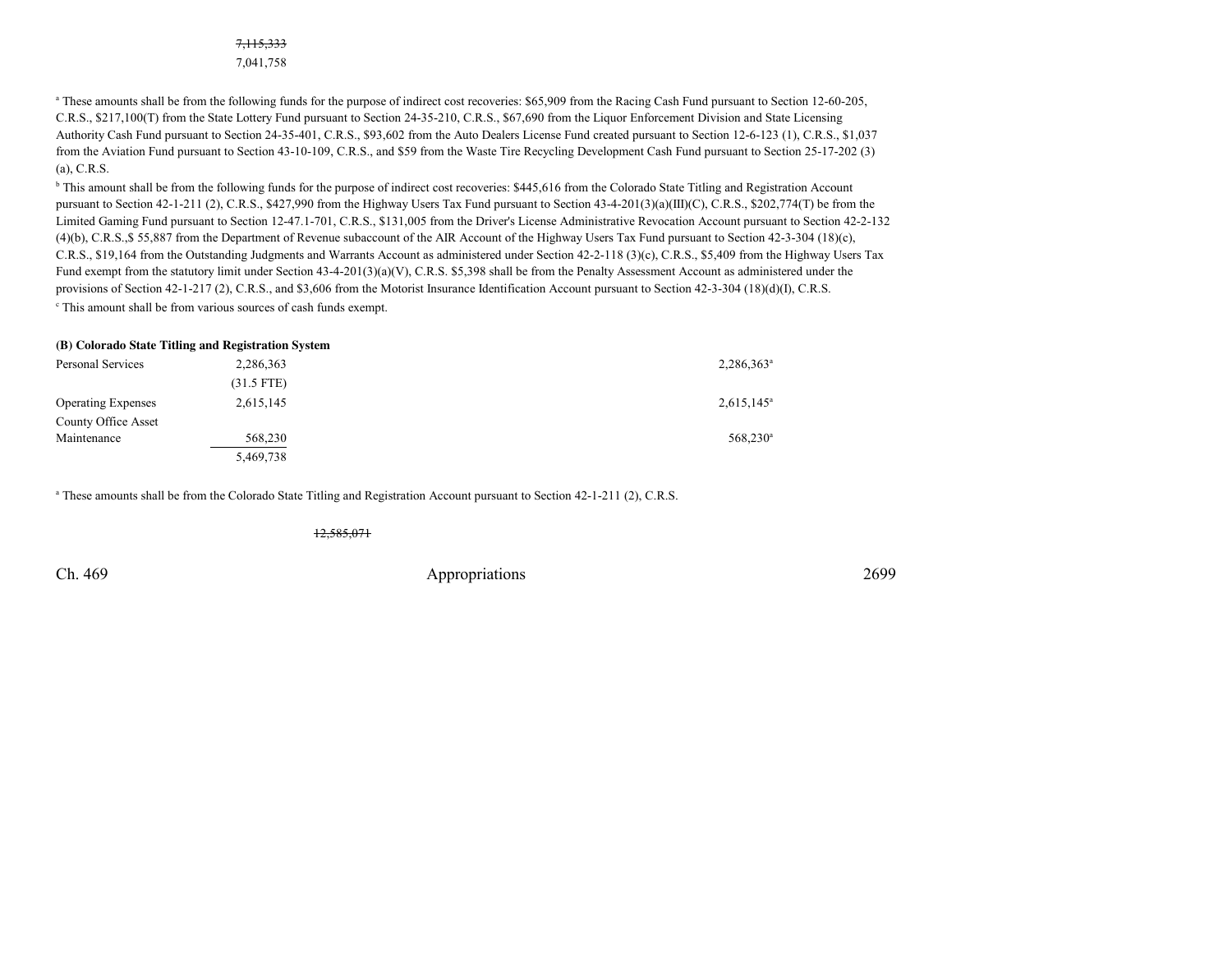| Ch. 469                     |                           | Appropriations |                               |                                                |                             |                                              |                                |
|-----------------------------|---------------------------|----------------|-------------------------------|------------------------------------------------|-----------------------------|----------------------------------------------|--------------------------------|
|                             |                           |                |                               |                                                | APPROPRIATION FROM          |                                              |                                |
|                             | ITEM &<br><b>SUBTOTAL</b> | <b>TOTAL</b>   | <b>GENERAL</b><br><b>FUND</b> | <b>GENERAL</b><br><b>FUND</b><br><b>EXEMPT</b> | <b>CASH</b><br><b>FUNDS</b> | <b>CASH</b><br><b>FUNDS</b><br><b>EXEMPT</b> | <b>FEDERAL</b><br><b>FUNDS</b> |
|                             | \$                        | \$             | \$                            | \$                                             | \$                          | \$                                           | \$                             |
|                             |                           | 12,511,496     |                               |                                                |                             |                                              |                                |
| (4) TAXATION BUSINESS GROUP |                           |                |                               |                                                |                             |                                              |                                |
| (A) Administration          |                           |                |                               |                                                |                             |                                              |                                |
| Personal Services           | 575,820                   |                | 572,266                       |                                                | 714 <sup>a</sup>            | 2,840 <sup>b</sup>                           |                                |
|                             | $(7.0$ FTE)               |                |                               |                                                |                             |                                              |                                |
| <b>Operating Expenses</b>   | 15,000                    |                | 15,000                        |                                                |                             |                                              |                                |
|                             | 590,820                   |                |                               |                                                |                             |                                              |                                |

a Of this amount, \$675 shall be from the Aviation Fund pursuant to Section 43-10-109, C.R.S., and \$39 shall be from the Waste Tire Recycling Development Cash Fund pursuant to Section 25-17-202 (3) (a), C.R.S.

<sup>b</sup> This amount shall be from the Highway Users Tax Fund exempt from the statutory limit under Section 43-4-201(3)(a)(V), C.R.S.

| (B) Taxation and Compliance Division |               |            |                 |                  |                      |
|--------------------------------------|---------------|------------|-----------------|------------------|----------------------|
| Personal Services                    | 13,372,091    | 13,244,291 | $1,269^{\rm a}$ | $126.531(T)^{b}$ |                      |
|                                      | $(215.4$ FTE) |            |                 |                  |                      |
| <b>Operating Expenses</b>            | 656,927       | 656,927    |                 |                  |                      |
| Joint Audit Program                  | 131,244       | 131,244    |                 |                  |                      |
| Joint Federal/State Motor            |               |            |                 |                  |                      |
| Fuel Tax                             | 30,415        |            |                 |                  | 30,415               |
| Mineral Audit Program                | 791,990       |            |                 | $66,000(T)^c$    | 725,990 <sup>c</sup> |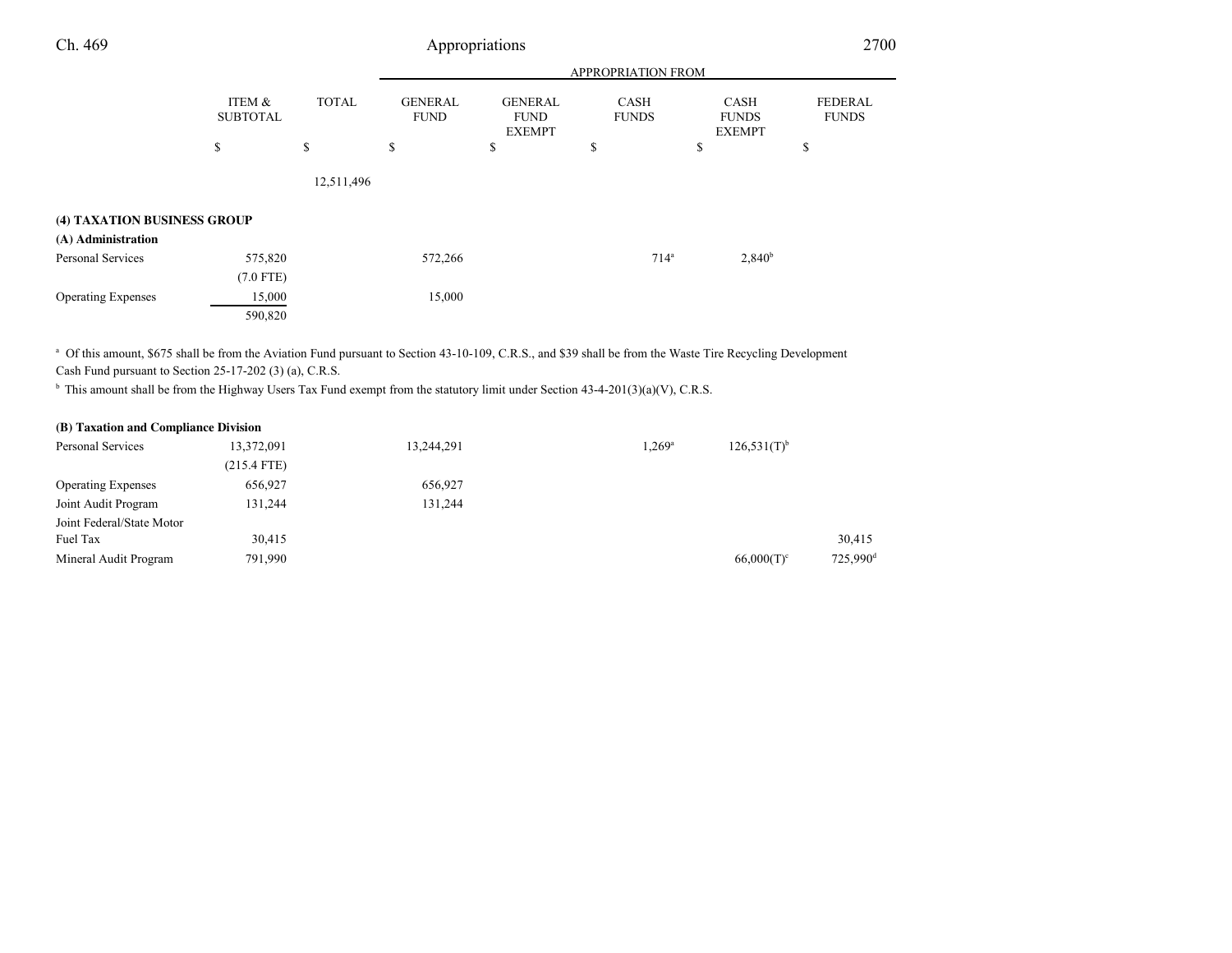(11.0 FTE)14,982,667

<sup>a</sup> This amount shall be from the Waste Tire Recycling Development Cash Fund created in Section 25-17-202 (3) (a), C.R.S.

<sup>b</sup> This amount shall be from the Mineral Audit Program for indirect cost recoveries.

c Of this amount, \$65,500 shall be from the State Board of Land Commissioners, Department of Natural Resources, pursuant to Section 36-1-145 (2), C.R.S., and

\$500 shall be from the Oil and Gas Conservation Commission, Department of Natural Resources.

<sup>d</sup> Included in this amount is \$126,531 of indirect cost recoveries.

#### **(C) Taxpayer Service Division**

| Personal Services           | 4,379,302            | 4,289,584 | 89,718 <sup>a</sup>  |
|-----------------------------|----------------------|-----------|----------------------|
|                             | $(77.1 \text{ FTE})$ |           |                      |
| <b>Operating Expenses</b>   | 401,085              | 400,585   | 500 <sup>b</sup>     |
| <b>Fuel Tracking System</b> | 480,788              |           | 480,788 <sup>c</sup> |
|                             | $(1.5$ FTE)          |           |                      |
|                             | 5,261,175            |           |                      |

<sup>a</sup> Of this amount, \$20,582 shall be from the Aviation Fund pursuant to Section 43-10-109, C.R.S., and \$69,136 shall be from the Private Letter Ruling Fund created in Section 24-35-103.5 (6), C.R.S.

<sup>b</sup> This amount shall be from the Private Letter Ruling Fund pursuant to Section 24-35-103.5 (6), C.R.S.

c This amount shall be from the Highway Users Tax Fund exempt from the statutory limit under Section 43-4-201 (3)(a)(V), C.R.S.

|  | (D) Tax Conferee |
|--|------------------|
|--|------------------|

| 850,853 | 850,853        |      |
|---------|----------------|------|
| 884,103 | 884,103        |      |
|         | $(9.0$ FTE)    |      |
| 21,754  | 21,754         |      |
|         |                |      |
|         | Appropriations | 2701 |
|         |                |      |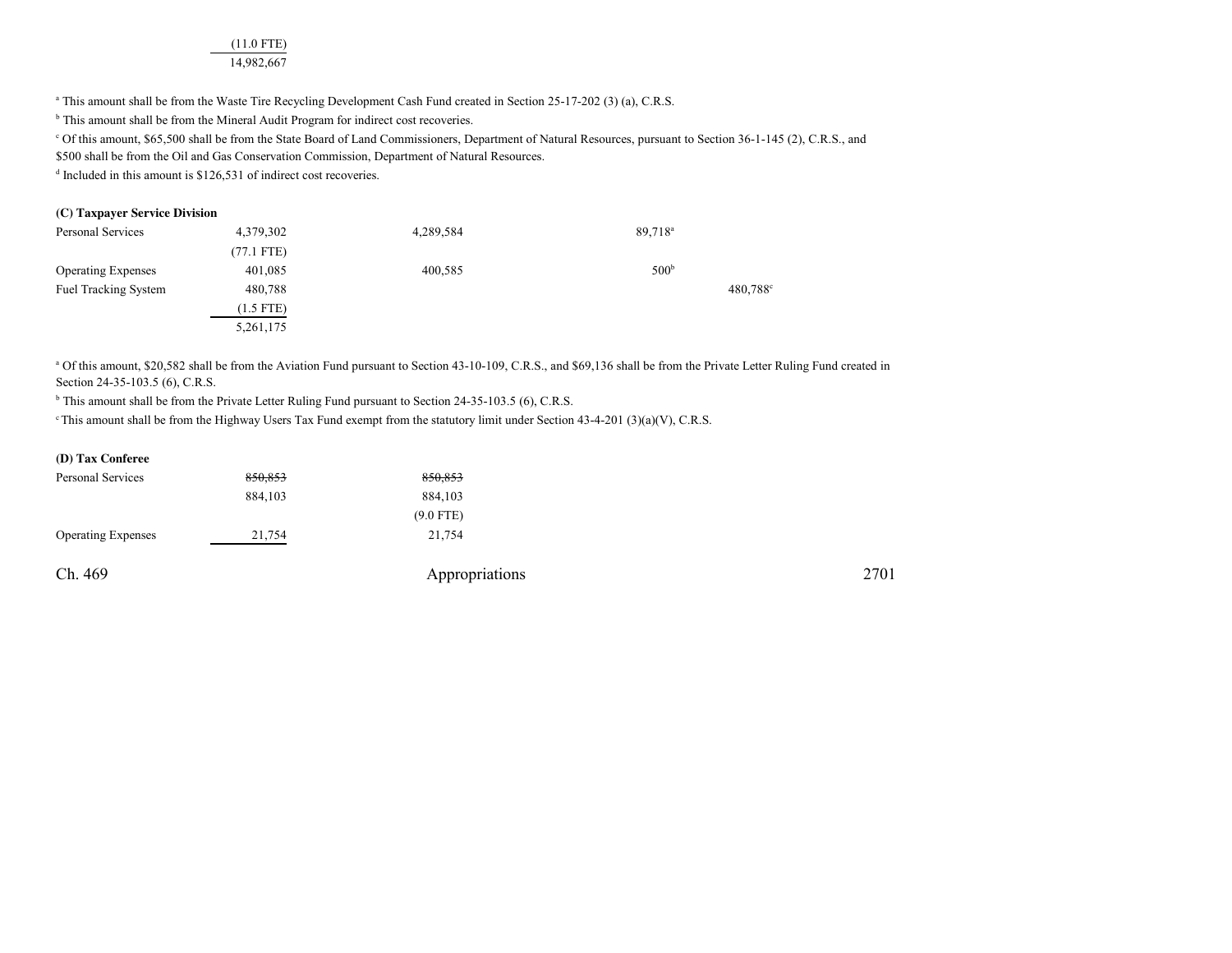|                           |                           |              | APPROPRIATION FROM            |                                                |                             |                                              |                                |
|---------------------------|---------------------------|--------------|-------------------------------|------------------------------------------------|-----------------------------|----------------------------------------------|--------------------------------|
|                           | ITEM &<br><b>SUBTOTAL</b> | <b>TOTAL</b> | <b>GENERAL</b><br><b>FUND</b> | <b>GENERAL</b><br><b>FUND</b><br><b>EXEMPT</b> | <b>CASH</b><br><b>FUNDS</b> | <b>CASH</b><br><b>FUNDS</b><br><b>EXEMPT</b> | <b>FEDERAL</b><br><b>FUNDS</b> |
|                           | \$                        | \$           | \$                            | \$                                             | \$                          | \$                                           | \$                             |
|                           | 872,607<br>905,857        |              |                               |                                                |                             |                                              |                                |
| (E) Special Purpose       |                           |              |                               |                                                |                             |                                              |                                |
| Cigarette Tax Rebate      | 12,500,000                |              | 12,500,000 <sup>a</sup>       |                                                |                             |                                              |                                |
| Amendment 35 Distribution |                           |              |                               |                                                |                             |                                              |                                |
| to Local Governments      | 1,439,168                 |              |                               |                                                |                             | $1,439,168^b$                                |                                |
| Old Age Heat and Fuel and |                           |              |                               |                                                |                             |                                              |                                |
| Property Tax Assistance   |                           |              |                               |                                                |                             |                                              |                                |
| Grant                     | 15,000,000                |              | 15,000,000 <sup>a</sup>       |                                                |                             |                                              |                                |
| Alternative Fuels Rebate  | 310,601                   |              |                               |                                                |                             | $310,601^{\circ}$                            |                                |
|                           | 29,249,769                |              |                               |                                                |                             |                                              |                                |

<sup>a</sup> For purposes of complying with the limitation on state fiscal year spending imposed by Article X, Section 20 of the State Constitution, these moneys are included for informational purposes. They THESE AMOUNTS are continuously appropriated by a permanent statute or constitutional provision and are not subject to the limitation of General Fund appropriations as set forth in SHALL NOT BE DEEMED TO BE AN APPROPRIATION SUBJECT TO THE LIMITATIONS OF Section 24-75-201.1 (1) (a) (III) (C), C.R.S. These appropriations are General Fund Exempt pursuant to Section 21 of Article X of the State Constitution.

<sup>b</sup> This amount shall be from the Tobacco Tax Cash Fund created in Section 24-22-117 (1) (a), C.R.S., which consists of revenues from additional state cigarette and tobacco taxes imposed pursuant to Article X, Section 21 of the State Constitution. This amount is thus not subject to the limitation on state fiscal year spendingimposed by Article X, Section 20 of the State Constitution pursuant to Article X, Section 21 (4) of the State Constitution.

<sup>c</sup> This amount shall be from the Alternative Fuels Rebate Fund created in Section 39-33-105 (1), C.R.S.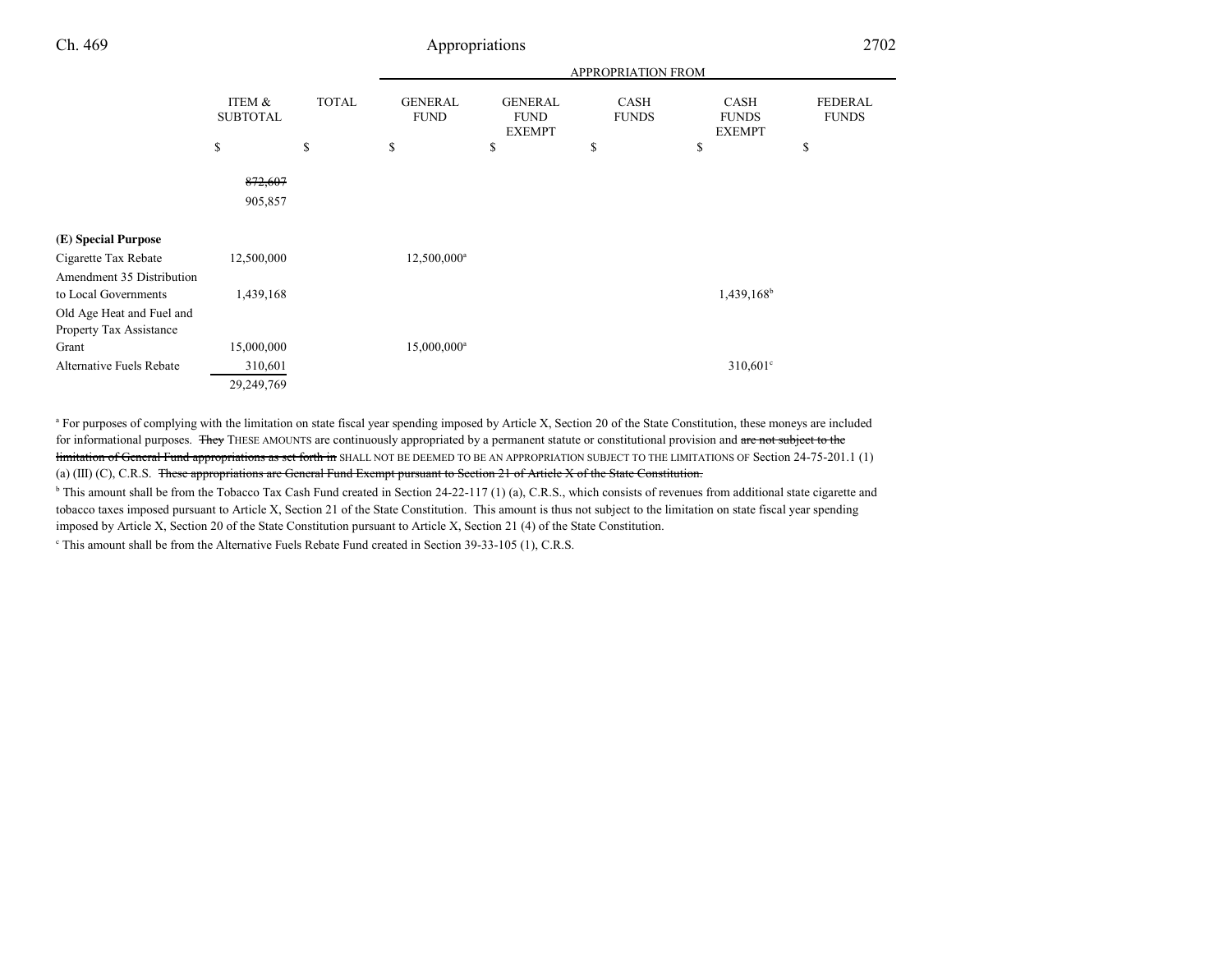50,957,038

50,990,288

#### **(5) DIVISION OF MOTOR VEHICLES**

| (A) Administration        |              |         |                  |                      |
|---------------------------|--------------|---------|------------------|----------------------|
| Personal Services         | 866,405      | 525,236 | 158 <sup>a</sup> | 341.011 <sup>b</sup> |
|                           | $(11.0$ FTE) |         |                  |                      |
| <b>Operating Expenses</b> | 54,250       | 32,951  | $10^{\rm a}$     | 21.289 <sup>b</sup>  |
|                           | 920,655      |         |                  |                      |

<sup>a</sup> This amount shall be from the Auto Dealers License Fund created in Section 12-6-123 (1), C.R.S.

<sup>b</sup> Of this amount, \$220,538 shall be from the Highway Users Tax Fund pursuant to Section 43-4-201(3)(a)(III)(C), C.R.S., \$80,670 shall be from the Colorado State Titling and Registration Account pursuant to Section 42-1-211 (2), C.R.S.,\$29,043 shall be from the Department of Revenue subaccount of the AIR Account of the Highway Users Tax Fund pursuant to Section 42-3-304 (18)(c), C.R.S., \$14,865 shall be from the Driver's License Administrative Revocation Account pursuant toSection 42-2-132 (4)(b), C.R.S., \$9,959 shall be from the Outstanding Judgments and Warrants Account as administered under Section 42-2-118 (3)(c), C.R.S., \$3,477 shall be from the Penalty Assessment Account as administered under the provisions of Section 42-1-217 (2), C.R.S., \$1,874 shall be from the Identification Security Fund pursuant to Section 42-1-220 (1), C.R.S., and \$1,874 shall be from the Motorist Insurance Identification Account pursuant to Section 42-3-304 $(18)(d)(I), C.R.S.$ 

#### **(B) Driver and Vehicle Services**

| Personal Services         | 15,062,362    | 14,119,685 | $3,842^a$              | 938,835 <sup>b</sup> |
|---------------------------|---------------|------------|------------------------|----------------------|
|                           | $(374.2$ FTE) |            |                        |                      |
| <b>Operating Expenses</b> | 2,470,544     | 2,465,305  | $2,000^\circ$          | $3,239$ <sup>d</sup> |
|                           | 2,867,394     | 2,862,155  |                        |                      |
| Drivers License Documents | 2,426,334     | 1,902,742  |                        | 523.592 <sup>d</sup> |
| License Plate Ordering    | 5,384,894     |            | 5,384,894 <sup>e</sup> |                      |
|                           | 25, 344, 134  |            |                        |                      |

Ch. 469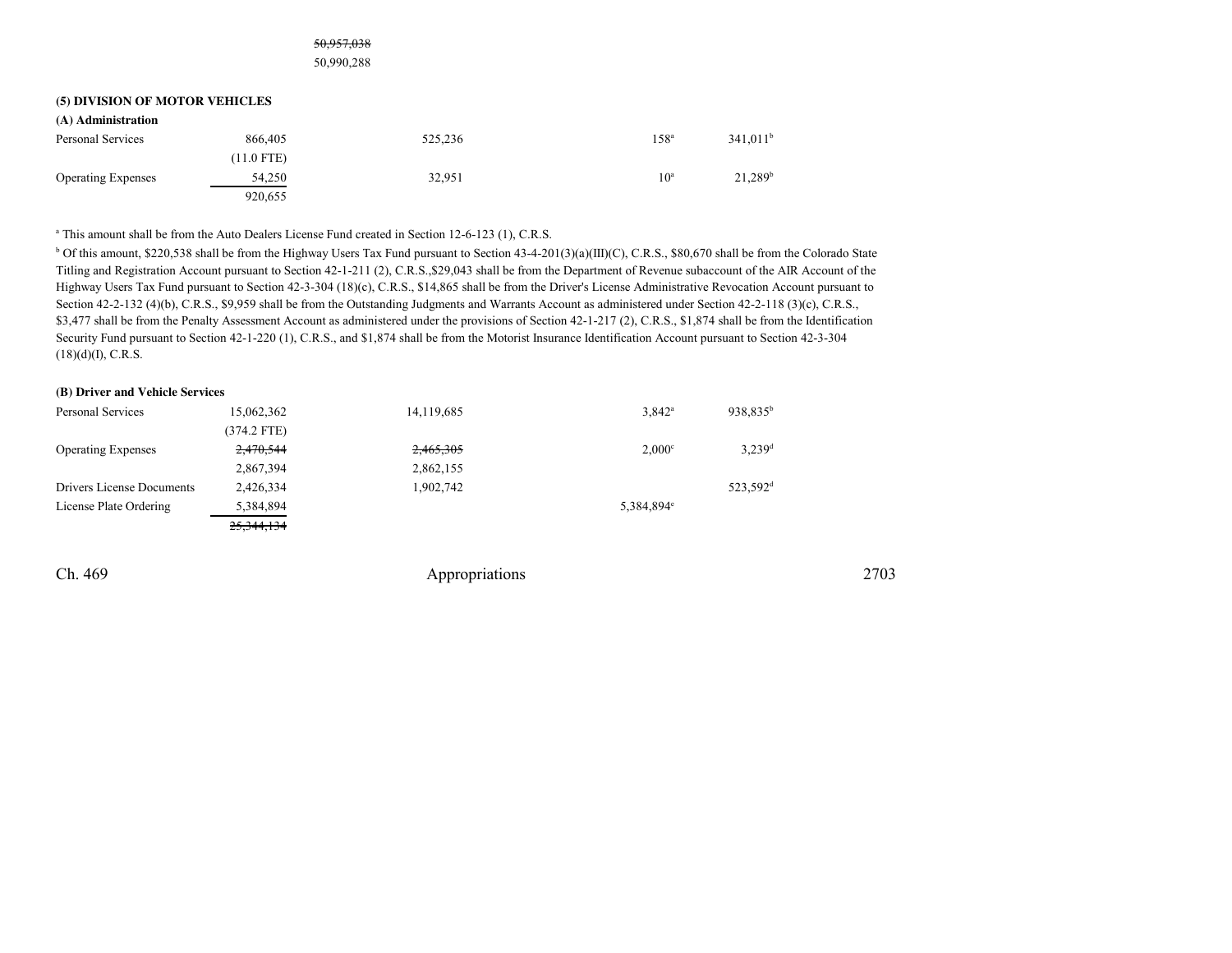|                 |        |             | APPROPRIATION FROM           |              |                               |                |  |  |  |
|-----------------|--------|-------------|------------------------------|--------------|-------------------------------|----------------|--|--|--|
| ITEM &          | TOTAL. | GENERAL     | GENERAL                      | <b>CASH</b>  | <b>CASH</b>                   | <b>FEDERAL</b> |  |  |  |
| <b>SUBTOTAL</b> |        | <b>FUND</b> | <b>FUND</b><br><b>EXEMPT</b> | <b>FUNDS</b> | <b>FUNDS</b><br><b>EXEMPT</b> | <b>FUNDS</b>   |  |  |  |
|                 |        |             |                              |              |                               |                |  |  |  |

25,740,984

<sup>a</sup> This amount shall be from the Auto Dealers License Fund pursuant to Section 12-6-123 (1), C.R.S., for indirect cost recoveries.

<sup>b</sup> This amount shall be from the following funds for the purpose of indirect cost recoveries: \$339,424 shall be from the Colorado State Titling and Registration Account pursuant to Section 42-1-211 (2), C.R.S., \$314,828 shall be from the Driver's License Administrative Revocation Account pursuant to Section 42-2-132 (4)(b), C.R.S., \$210,933 shall be from the Outstanding Judgments and Warrants Account as administered under Section 42-2-118 (3)(c), C.R.S., \$73,650 shall befrom the Penalty Assessment Account as administered under the provisions of Section 42-1-217 (2), C.R.S.

<sup>c</sup> This amount shall be from the Persistent Drunk Driver Cash Fund pursuant to Section 42-3-303, C.R.S.

<sup>d</sup> These amounts shall be from the Identification Security Fund pursuant to Section 42-1-220 (1), C.R.S.

e This amount shall be from the License Plate Cash Fund pursuant to Section 42-3-301 (1) (b), C.R.S.

| (C) Vehicle Emissions     |          |                   |
|---------------------------|----------|-------------------|
| Personal Services         | 983.226  | $983,226^{\circ}$ |
|                           |          | $(15.5$ FTE)      |
| <b>Operating Expenses</b> | 80,215   | $80,215^{\rm a}$  |
|                           | .063,441 |                   |

<sup>a</sup> These amounts shall be from the Department of Revenue subaccount of the AIR Account of the Highway Users Tax Fund pursuant to Section 42-3-304 (18)(c), C.R.S.

## **(D) Titles**

Personal Services  $1,562,432$   $1,562,432$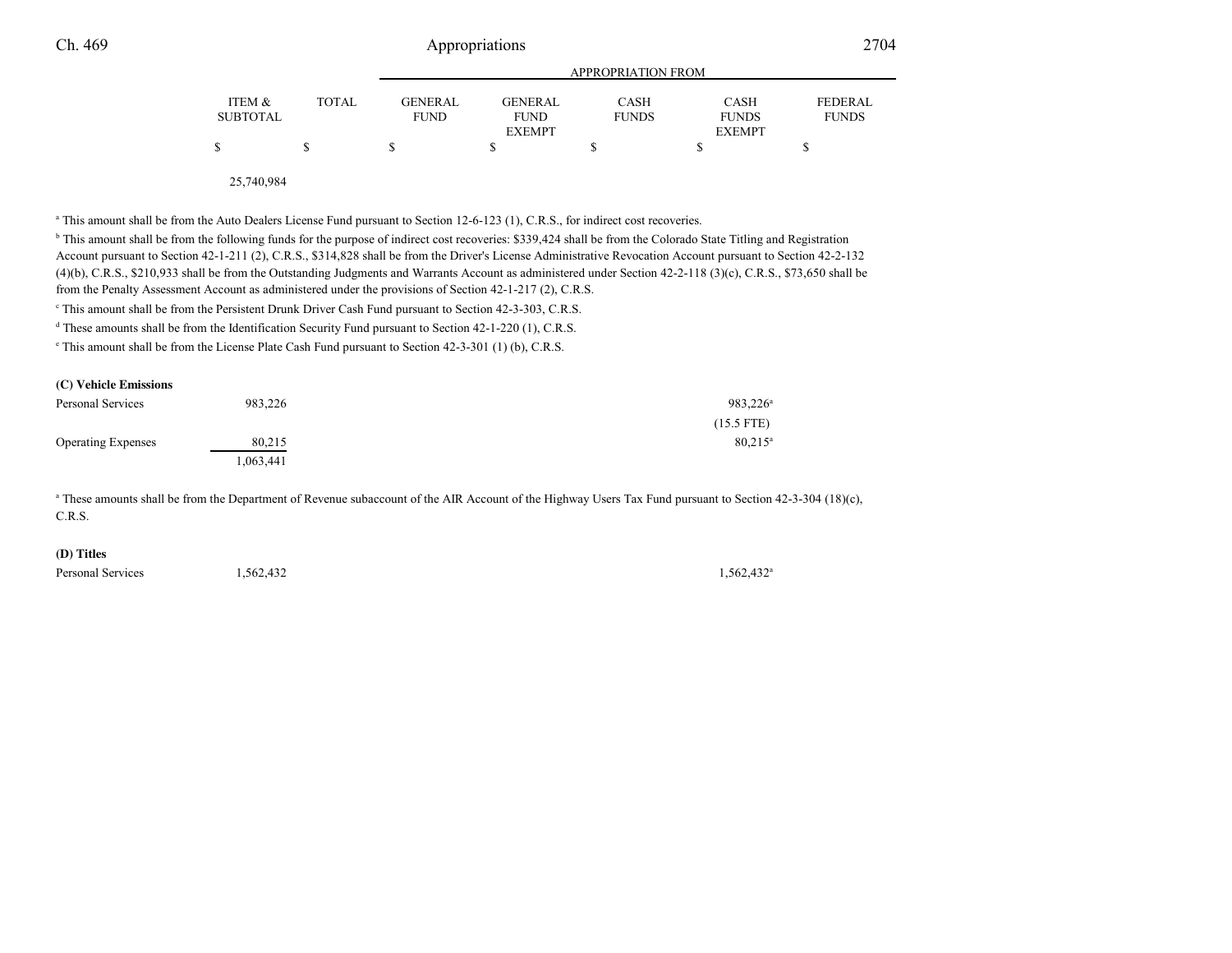|                                     |                                                        |                                                                                                                                                                             |                  | $(34.5$ FTE)             |         |
|-------------------------------------|--------------------------------------------------------|-----------------------------------------------------------------------------------------------------------------------------------------------------------------------------|------------------|--------------------------|---------|
| <b>Operating Expenses</b>           | 146,841                                                |                                                                                                                                                                             |                  | 146,841 <sup>a</sup>     |         |
|                                     | 1,709,273                                              |                                                                                                                                                                             |                  |                          |         |
|                                     |                                                        |                                                                                                                                                                             |                  |                          |         |
|                                     |                                                        | <sup>a</sup> These amounts shall be from the Colorado State Titling and Registration Account, a subaccount of the Highway Users Tax Fund, created in Section 42-1-211 (2),  |                  |                          |         |
| C.R.S.                              |                                                        |                                                                                                                                                                             |                  |                          |         |
|                                     |                                                        |                                                                                                                                                                             |                  |                          |         |
|                                     | (E) Motorist Insurance Identification Database Program |                                                                                                                                                                             |                  |                          |         |
| Personal Services                   | 326,584                                                |                                                                                                                                                                             |                  | 326,584 <sup>a</sup>     |         |
|                                     |                                                        |                                                                                                                                                                             |                  | $(1.0$ FTE)              |         |
| <b>Operating Expenses</b>           | 500                                                    |                                                                                                                                                                             |                  | 500 <sup>a</sup>         |         |
|                                     | 327,084                                                |                                                                                                                                                                             |                  |                          |         |
|                                     |                                                        |                                                                                                                                                                             |                  |                          |         |
|                                     |                                                        | <sup>a</sup> These amounts shall be from the Motorist Insurance Identification Account, a subaccount of the Highway Users Tax Fund, created in Section 42-3-304 (18)(d)(I), |                  |                          |         |
| C.R.S.                              |                                                        |                                                                                                                                                                             |                  |                          |         |
|                                     |                                                        |                                                                                                                                                                             |                  |                          |         |
|                                     | 29,364,587                                             |                                                                                                                                                                             |                  |                          |         |
|                                     | 29,761,437                                             |                                                                                                                                                                             |                  |                          |         |
|                                     |                                                        |                                                                                                                                                                             |                  |                          |         |
| (6) MOTOR CARRIER SERVICES DIVISION |                                                        |                                                                                                                                                                             |                  |                          |         |
| Personal Services                   | 6,835,666                                              | 599,488                                                                                                                                                                     | $52,260^{\circ}$ | $6,183,918$ <sup>b</sup> |         |
|                                     | $(131.2$ FTE)                                          |                                                                                                                                                                             |                  |                          |         |
| <b>Operating Expenses</b>           | 433,811                                                | 33,143                                                                                                                                                                      |                  | $400,668^{\rm b}$        |         |
| Fixed and Mobile Port               |                                                        |                                                                                                                                                                             |                  |                          |         |
| Maintenance                         | 83,784                                                 |                                                                                                                                                                             |                  | 83,784 <sup>b</sup>      |         |
| Motor Carrier Safety                |                                                        |                                                                                                                                                                             |                  |                          |         |
| Assistance Program                  | 723,000                                                |                                                                                                                                                                             |                  |                          | 723,000 |

Assistance Program 723,000 723,000

| Ch. | 469 |
|-----|-----|
|-----|-----|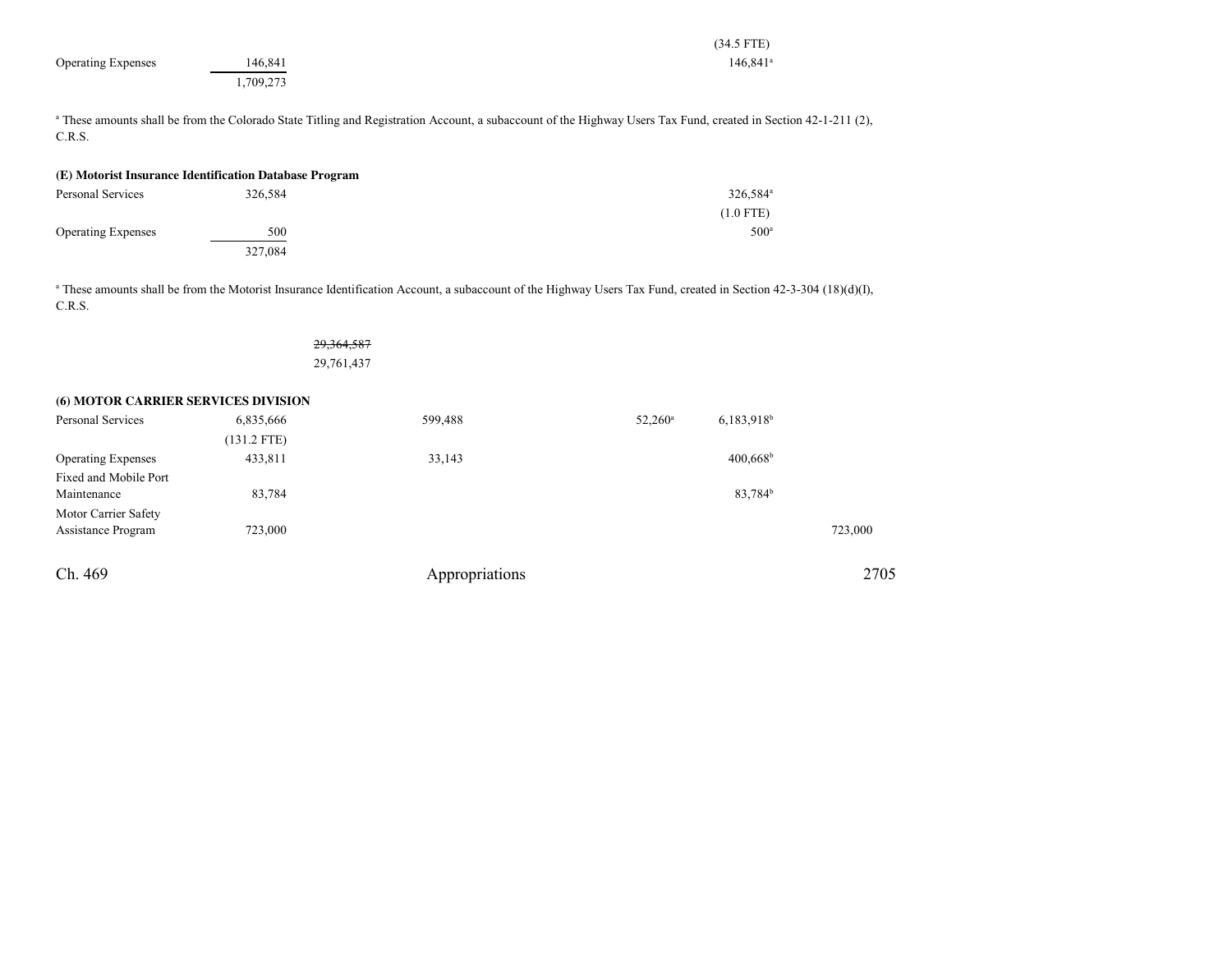| Ch. 469             |                           |              |    | Appropriations                                 |                             |                                              | 2706                           |
|---------------------|---------------------------|--------------|----|------------------------------------------------|-----------------------------|----------------------------------------------|--------------------------------|
|                     | <b>APPROPRIATION FROM</b> |              |    |                                                |                             |                                              |                                |
|                     | ITEM &<br><b>SUBTOTAL</b> | <b>TOTAL</b> |    | <b>GENERAL</b><br><b>FUND</b><br><b>EXEMPT</b> | <b>CASH</b><br><b>FUNDS</b> | <b>CASH</b><br><b>FUNDS</b><br><b>EXEMPT</b> | <b>FEDERAL</b><br><b>FUNDS</b> |
|                     | \$                        | \$           | \$ | D                                              | \$                          | \$                                           | S                              |
| Hazardous Materials |                           |              |    |                                                |                             |                                              | $(9.0$ FTE)                    |
| Permitting Program  | 194,094                   |              |    |                                                | $194,094^{\circ}$           |                                              |                                |
|                     |                           |              |    |                                                | $(4.0$ FTE)                 |                                              |                                |
|                     |                           | 8,270,355    |    |                                                |                             |                                              |                                |

a This amount shall be from the Nuclear Materials Transportation Fund created in Section 42-20-511, C.R.S.

 $b$  Of these amounts,  $\frac{6}{36}$ ,  $\frac{18,846}{6}$  \$6,603,298 shall be from the Highway Users Tax Fund pursuant to Section 43-4-201(3)(a)(III)(C), C.R.S.  $\frac{484,452}{6}$  shall be from the Hazardous Materials Safety Fund created in Section 42-20-107 (1), C.R.S., and \$65,072 shall be from the Motor Carrier Safety Assistance Program for purposes of indirect cost recoveries.

c This amount shall be from the Hazardous Materials Safety Fund created in Section 42-20-107 (1), C.R.S.

#### **(7) ENFORCEMENT BUSINESS GROUP**

| (A) Administration        |             |        |                      |                   |
|---------------------------|-------------|--------|----------------------|-------------------|
| Personal Services         | 497,726     | 27,723 | 252,098 <sup>a</sup> | $217,905^{\rm b}$ |
|                           | $(6.0$ FTE) |        |                      |                   |
| <b>Operating Expenses</b> | 10,880      | 606    | $5.511^a$            | $4,763^b$         |
|                           | 508,606     |        |                      |                   |

<sup>a</sup> These amounts shall be from the following funds for the purpose of indirect cost recoveries: \$105,957 shall be from the Auto Dealers License Fund pursuant to Section 12-6-123, C.R.S., \$76,837 shall be from the Liquor Enforcement Division and State Licensing Authority Cash Fund created in Section 24-35-401, C.R.S., and \$74,815 shall be from the Racing Cash Fund created in Section 12-60-205(1), C.R.S.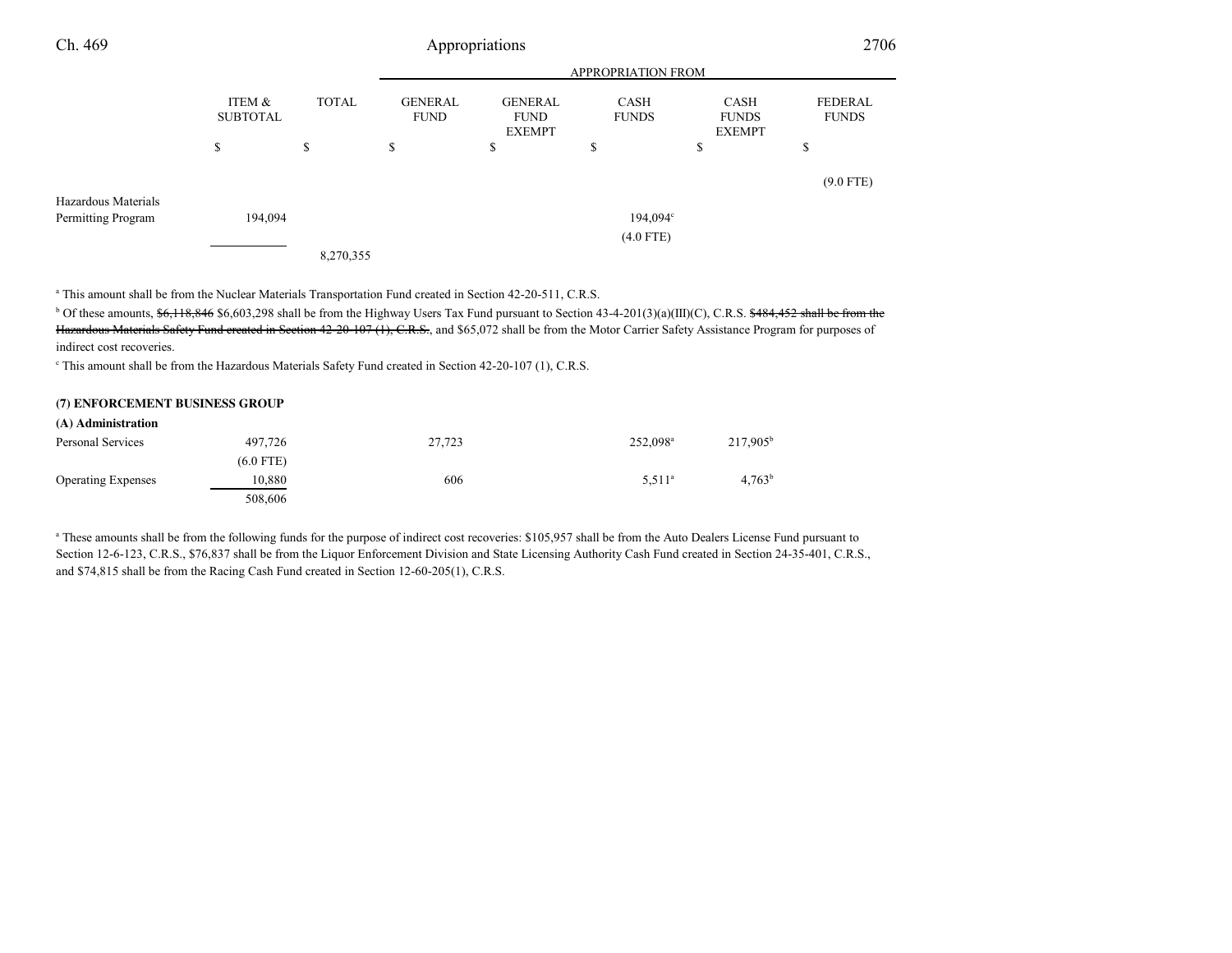<sup>b</sup> These amounts shall be from the following funds for the purpose of indirect cost recoveries: \$114,861 shall be from the Driver's License Administrative Revocation Account, a subaccount of the Highway Users Tax Fund, created in Section 42-2-132 (4)(b), C.R.S., and \$107,807(T) shall be from the Limited Gaming Fund createdin Section 12-47.1-701(1), C.R.S.

#### **(B) Limited Gaming Division**

| Personal Services               | 4,984,046    |
|---------------------------------|--------------|
|                                 | $(72.0$ FTE) |
| <b>Operating Expenses</b>       | 573,734      |
| Licensure Activities            | 181,497      |
| Investigations                  | 263,964      |
| Payments to Other State         |              |
| Agencies                        | 2,429,848    |
| Distribution to Gaming Cities   |              |
| and Counties                    | 23,788,902   |
| <b>Indirect Cost Assessment</b> | 536,728      |
|                                 | 32,758,719   |

<sup>a</sup> This amount shall be from the Limited Gaming Fund created in Section 12-47.1-701(1), C.R.S. These moneys are included for informational purposes as they are continuously appropriated by a permanent statute or constitutional provision.

#### **(C) Liquor Enforcement Division**

| Personal Services         | 1,476,224    |
|---------------------------|--------------|
|                           | $(19.0$ FTE) |
| <b>Operating Expenses</b> | 51,323       |
|                           | 1,527,547    |

<sup>a</sup> These amounts shall be from the Liquor Enforcement Division and State Licensing Authority Cash Fund created in Section 24-35-401, C.R.S.

Ch. 469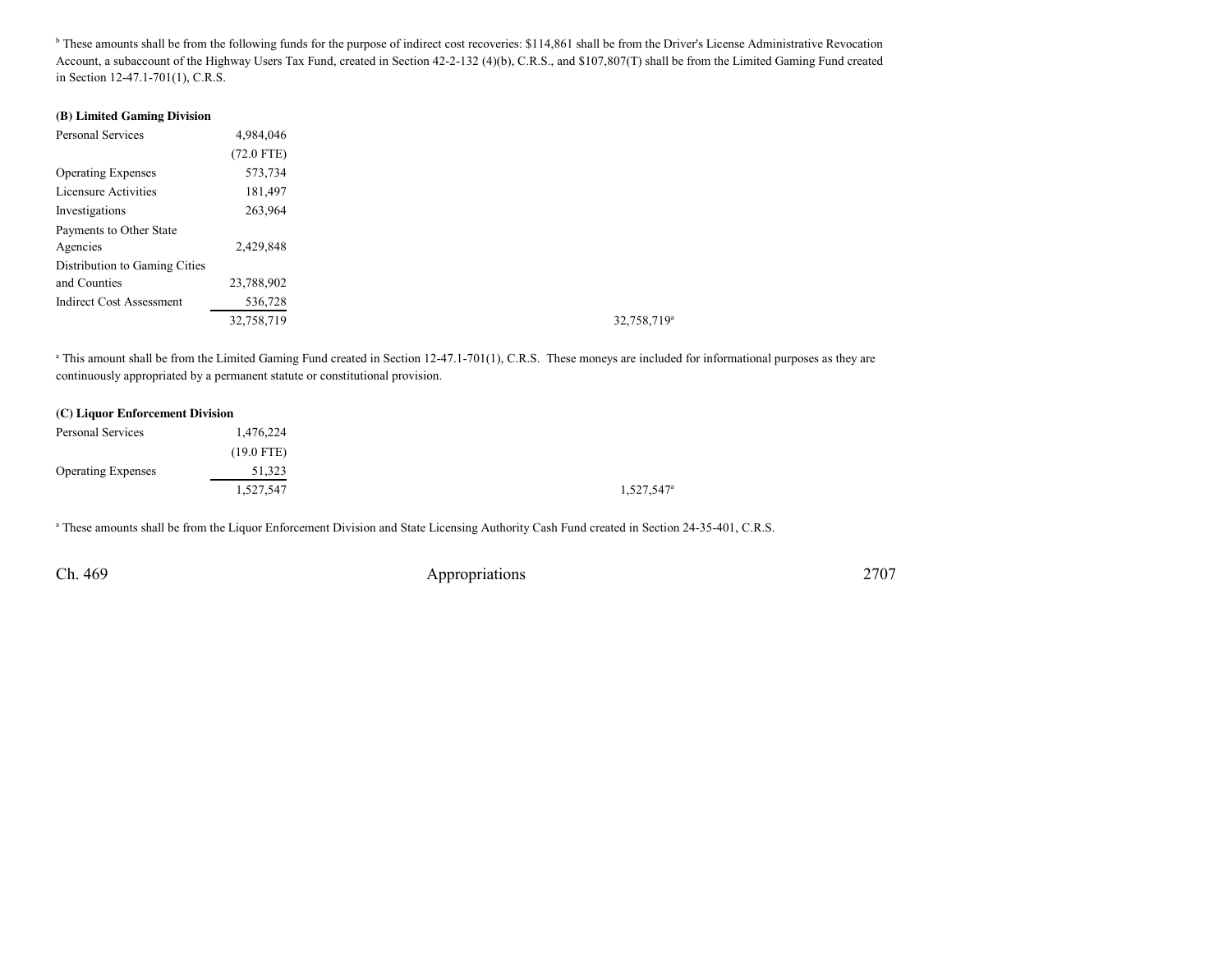| Ch. 469                         |                           | Appropriations |                               |                                                |                             |                                              | 2708                           |  |
|---------------------------------|---------------------------|----------------|-------------------------------|------------------------------------------------|-----------------------------|----------------------------------------------|--------------------------------|--|
|                                 |                           |                |                               | <b>APPROPRIATION FROM</b>                      |                             |                                              |                                |  |
|                                 | ITEM &<br><b>SUBTOTAL</b> | <b>TOTAL</b>   | <b>GENERAL</b><br><b>FUND</b> | <b>GENERAL</b><br><b>FUND</b><br><b>EXEMPT</b> | <b>CASH</b><br><b>FUNDS</b> | <b>CASH</b><br><b>FUNDS</b><br><b>EXEMPT</b> | <b>FEDERAL</b><br><b>FUNDS</b> |  |
|                                 | \$                        | \$             | \$                            | \$                                             | \$                          | \$                                           | ъ                              |  |
| (D) Tobacco Enforcement Program |                           |                |                               |                                                |                             |                                              |                                |  |
| Personal Services               | 442,230                   |                | 112,972                       |                                                |                             | 329,258 <sup>a</sup>                         |                                |  |
|                                 | $(7.0$ FTE)               |                |                               |                                                |                             |                                              |                                |  |
| <b>Operating Expenses</b>       | 27,943                    |                | 7,201                         |                                                |                             | $20,742^a$                                   |                                |  |
|                                 | 470,173                   |                |                               |                                                |                             |                                              |                                |  |

<sup>a</sup> These amounts shall be from the Tobacco Education Programs Fund created in Section 24-22-117 (2) (c) (I), C.R.S., which consists of revenues from additional state cigarette and tobacco taxes imposed pursuant to Article X, Section 21 of the State Constitution. This amount is thus not subject to the limitation on state fiscalyear spending imposed by Article X, Section 20 of the State Constitution pursuant to Article X, Section 21 (4) of the State Constitution.

| (E) Division of Racing Events   |           |                     |
|---------------------------------|-----------|---------------------|
| Personal Services               | 1,353,620 | $1,353,620^a$       |
|                                 |           | $(18.5$ FTE)        |
| <b>Operating Expenses</b>       | 97,845    | 97,845 <sup>a</sup> |
| <b>Laboratory Services</b>      | 104,992   | $104,992^{\circ}$   |
| <b>Commission Meeting Costs</b> | 1,200     | $1,200^a$           |
| Racetrack Applications          | 25,000    | 25,000 <sup>b</sup> |
| Purses and Breeders Awards      | 1,106,142 | $1,106,142^{\circ}$ |
|                                 | 2,688,799 |                     |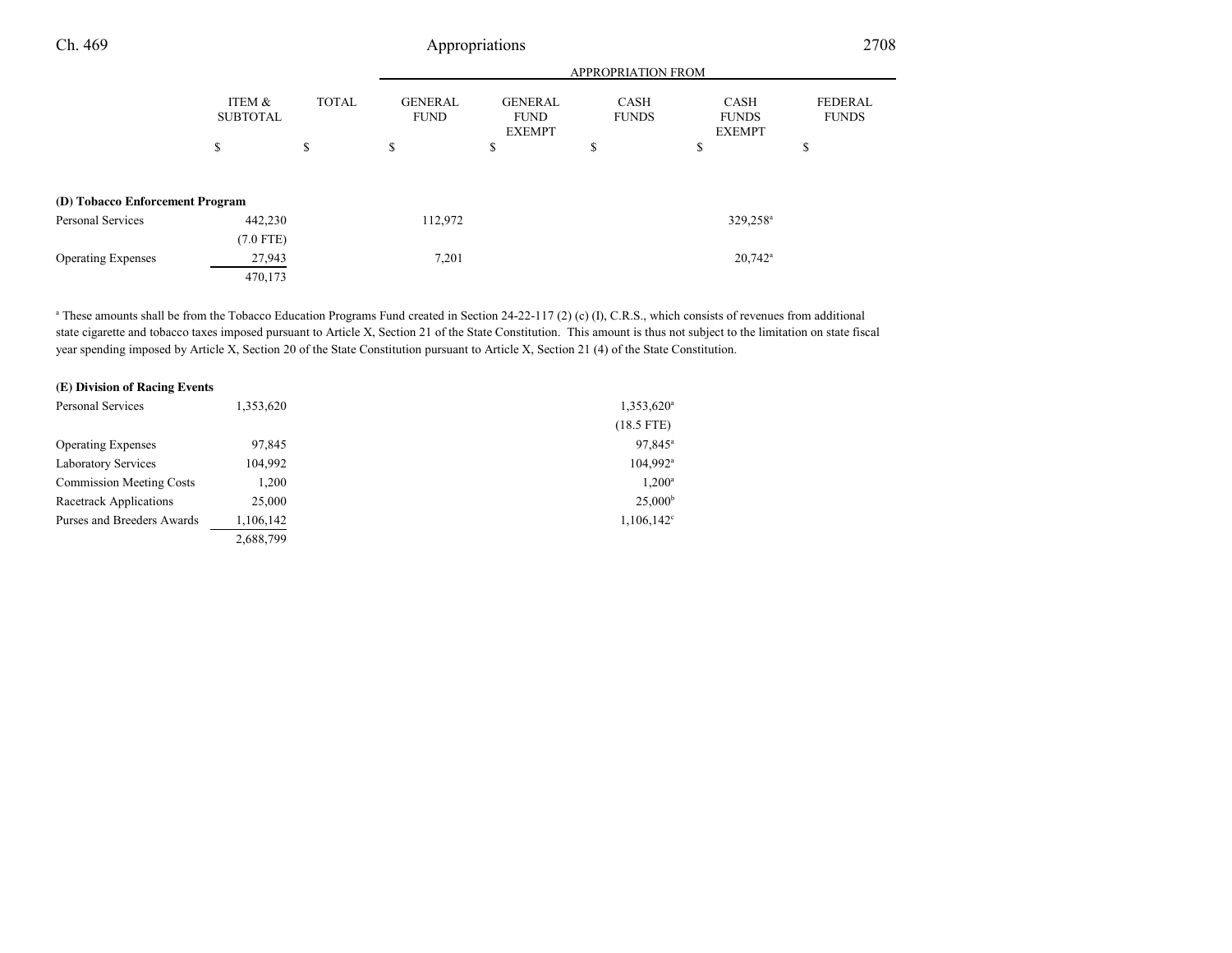<sup>a</sup> These amounts shall be from the Racing Cash Fund created in Section 12-60-205(1), C.R.S.

 $<sup>b</sup>$  This amount shall be from application fees pursuant to Section 12-60-506 (1), C.R.S.</sup>

<sup>c</sup> This amount shall be from racing tax revenues deposited into the Horse Breeders' and Owners' Awards and Supplemental Purse Fund created in Section 12-60-704(1), C.R.S.

#### **(F) Hearings Division**

| Personal Services         | .900,506  | $1,900,506^{\circ}$ |
|---------------------------|-----------|---------------------|
|                           |           | $(28.4$ FTE)        |
| <b>Operating Expenses</b> | 73,450    | $73.450^{\circ}$    |
|                           | 1,973,956 |                     |

a These amounts shall be from the Driver's License Administrative Revocation Account, a subaccount of the Highway Users Tax Fund, created in Section 42-2-132(4)(b), C.R.S.

| (G) Motor Vehicle Dealer Licensing Board |           |                       |
|------------------------------------------|-----------|-----------------------|
| Personal Services                        | 1,622,167 | $1,622,167^{\circ}$   |
|                                          |           | $(26.2$ FTE)          |
| <b>Operating Expenses</b>                | 69,688    | $69.688$ <sup>a</sup> |
|                                          | 1,691,855 |                       |

<sup>a</sup> These amounts shall be from the Auto Dealers License Fund created pursuant to Section 12-6-123 (1), C.R.S.

41,619,655

### **(8) STATE LOTTERY DIVISION<sup>121</sup>**

| Personal Services | 8,476,115     |  |
|-------------------|---------------|--|
|                   | $(126.0$ FTE) |  |

Ch. 469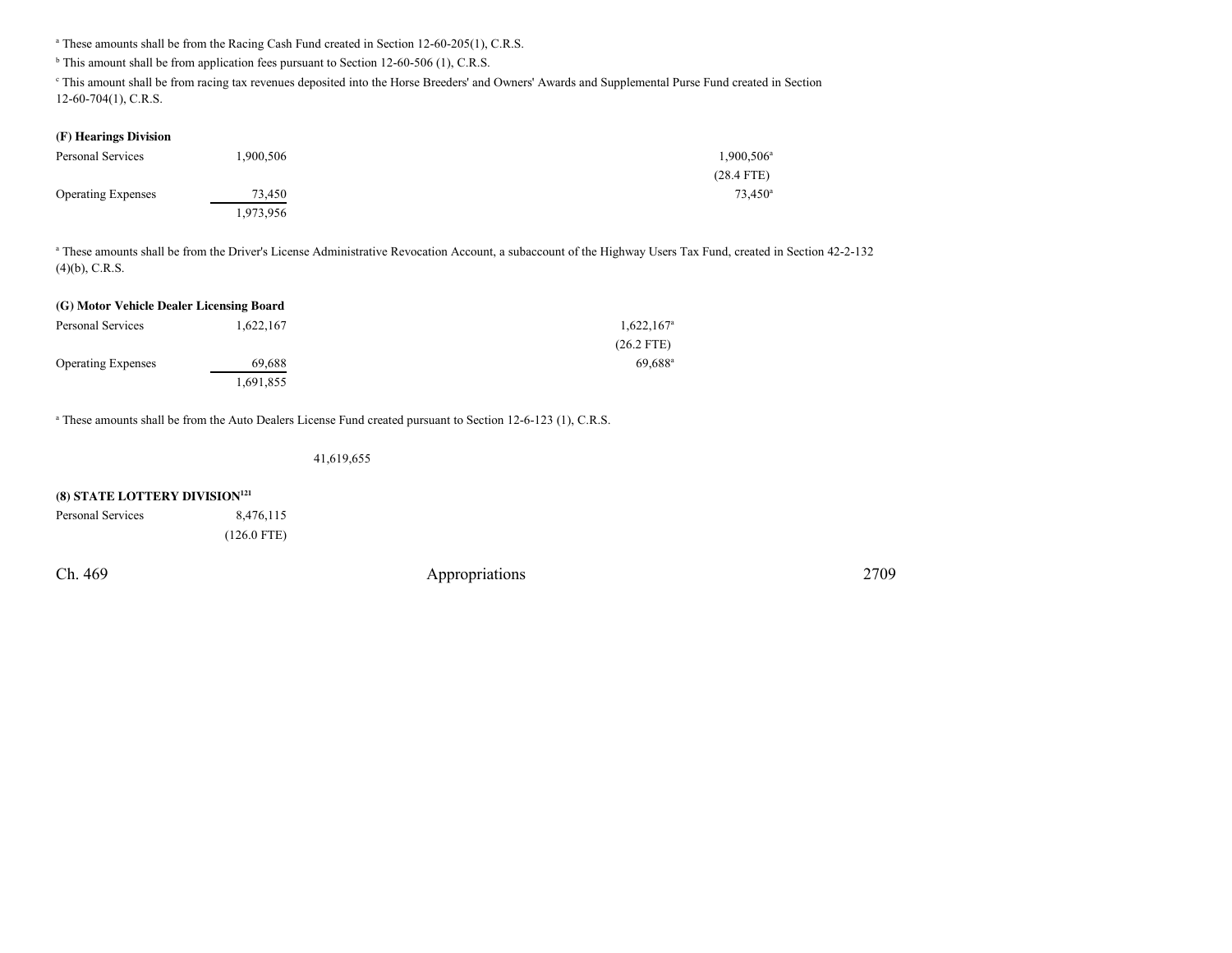# Ch. 469

|                                 |                           |              | <b>APPROPRIATION FROM</b>     |                                                |                      |                                       |                                |  |
|---------------------------------|---------------------------|--------------|-------------------------------|------------------------------------------------|----------------------|---------------------------------------|--------------------------------|--|
|                                 | ITEM &<br><b>SUBTOTAL</b> | <b>TOTAL</b> | <b>GENERAL</b><br><b>FUND</b> | <b>GENERAL</b><br><b>FUND</b><br><b>EXEMPT</b> | CASH<br><b>FUNDS</b> | CASH<br><b>FUNDS</b><br><b>EXEMPT</b> | <b>FEDERAL</b><br><b>FUNDS</b> |  |
|                                 | \$                        | \$           | \$                            | $\mathbb{S}$                                   | \$                   | \$                                    | \$                             |  |
| <b>Operating Expenses</b>       | 1,203,156                 |              |                               |                                                |                      |                                       |                                |  |
| Payments to Other State         |                           |              |                               |                                                |                      |                                       |                                |  |
| Agencies                        | 239,410                   |              |                               |                                                |                      |                                       |                                |  |
| Travel                          | 113,498                   |              |                               |                                                |                      |                                       |                                |  |
| Marketing and                   |                           |              |                               |                                                |                      |                                       |                                |  |
| Communications                  | 8,643,420                 |              |                               |                                                |                      |                                       |                                |  |
| Multi-State Lottery Fees        | 177,433                   |              |                               |                                                |                      |                                       |                                |  |
| Vendor Fees                     | 9,811,513                 |              |                               |                                                |                      |                                       |                                |  |
|                                 | 10,875,511                |              |                               |                                                |                      |                                       |                                |  |
| Prizes                          | 306,413,810               |              |                               |                                                |                      |                                       |                                |  |
|                                 | 336,721,380               |              |                               |                                                |                      |                                       |                                |  |
| Powerball Prize Variance        | 4,220,000                 |              |                               |                                                |                      |                                       |                                |  |
|                                 | 9,752,000                 |              |                               |                                                |                      |                                       |                                |  |
| Retailer Compensation           | 38,609,220                |              |                               |                                                |                      |                                       |                                |  |
|                                 | 41,773,750                |              |                               |                                                |                      |                                       |                                |  |
| <b>Ticket Costs</b>             | 3,549,040                 |              |                               |                                                |                      |                                       |                                |  |
|                                 | 3,529,350                 |              |                               |                                                |                      |                                       |                                |  |
| Research                        | 250,000                   |              |                               |                                                |                      |                                       |                                |  |
| <b>Indirect Cost Assessment</b> | 458,880                   |              |                               |                                                |                      |                                       |                                |  |
|                                 |                           | 382,165,495  |                               |                                                |                      | $382,165,495$ <sup>*</sup>            |                                |  |
|                                 |                           | 422,213,903  |                               |                                                |                      | 422,213,903 <sup>a</sup>              |                                |  |
|                                 |                           |              |                               |                                                |                      |                                       |                                |  |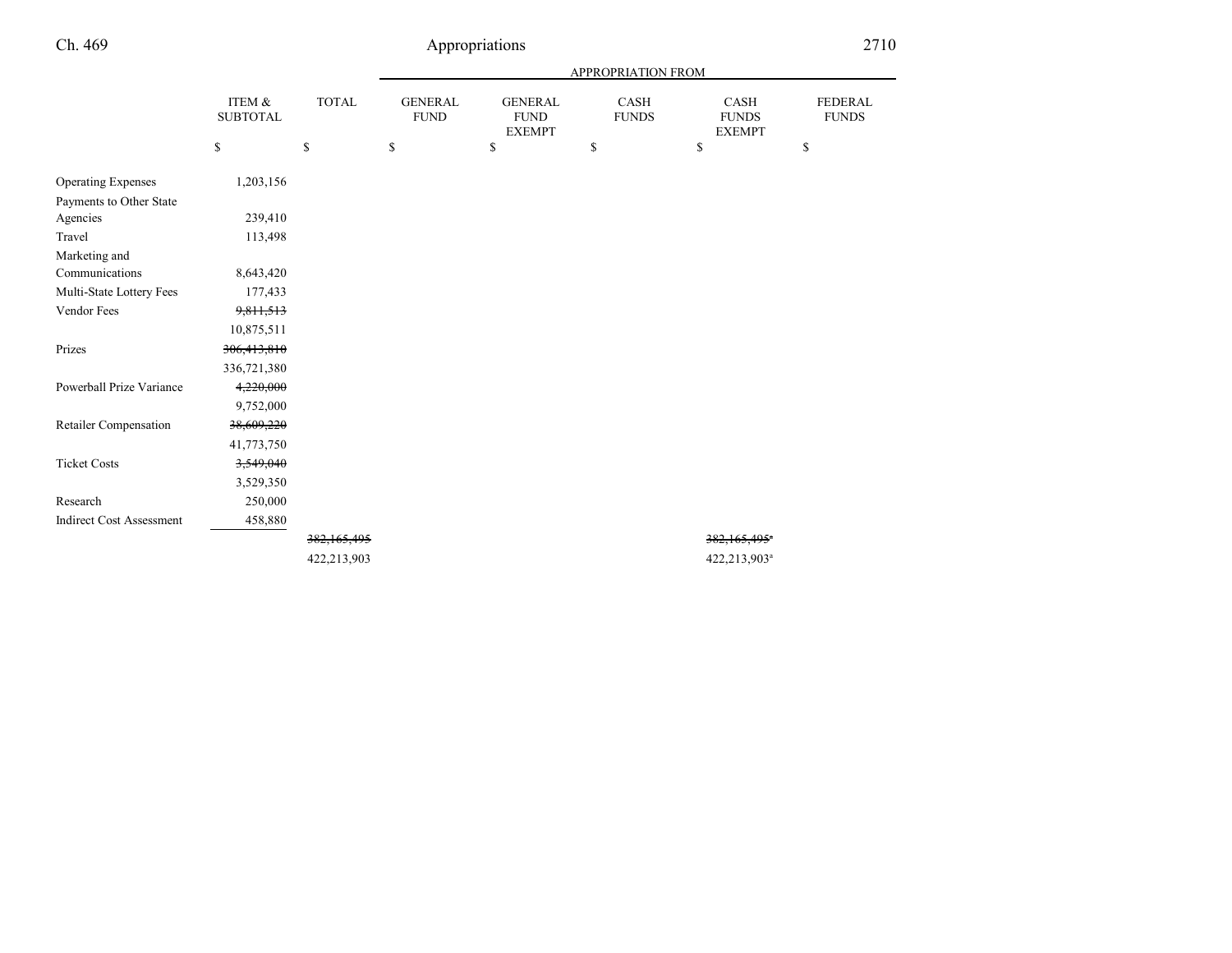<sup>a</sup> This amount shall be from the Lottery Fund created in Section 24-35-210(1), C.R.S.

# **TOTALS PART XIX**

| $(\rm REVENUE)^{4,5}$ | \$562,781,625 \$100,056,378°    |  | <del>\$47,834,318</del> \$413,411,524 | \$1,479,405 |
|-----------------------|---------------------------------|--|---------------------------------------|-------------|
|                       | $$604,247,518$ $$101,048,314^a$ |  | $$47,812,746^b$ $$453,907,053^c$      |             |

<sup>a</sup> Of this amount, \$27,500,000 is included as information for the purpose of complying with the limitation on state fiscal year spending imposed by Article X, Section 20 of the State Constitution. Since this amount is continuously appropriated by a permanent statute or constitutional provision, it is not subject to the limitation ofGeneral Fund appropriations as set forth in Section 24-75-201.1 (1) (a) (III) (c), C.R.S.

 $<sup>b</sup>$  Of this amount, \$412,221 contains a (T) notation.</sup>

<sup>c</sup> Of this amount, \$685,358 contains a (T) notation,  $$9,188,733$  \$9,184,023 is from the Highway Users Tax Fund pursuant to Section  $43-4-201(3)(a)(B)$  43-4-201 (3)(a)(III)(C), C.R.S., and \$497,532 is from the Highway Users Tax Fund exempt from the statutory limit under Section 43-4-201(3)(a)(V), C.R.S.

**FOOTNOTES** -- The following statements are referenced to the numbered footnotes throughout section 2.

- <sup>4</sup> All Departments, Totals -- The General Assembly requests that copies of all reports requested in other footnotes contained in this act be delivered to the Joint Budget Committee and the majority and minority leadership in each house of the General Assembly.
- <sup>5</sup> All Departments, Totals -- Every Department is requested to submit to the Joint Budget Committee information on the number of additional federal and cash funds exempt FTE associated with any federal grants or private donations that are applied for or received during FY 2007-08. The information should include the number of FTE, the associated costs (such as workers' compensation, health and life benefits, need for additional space, etc.) that are related to the additional FTE, the direct and indirect matching requirements associated with the federal grantor donated funds, the duration of the grant, and a brief description of the program and its goals and objectives.
- <sup>121</sup> Department of Revenue, State Lottery Division -- Under Section 24-35-202, C.R.S., the state lottery division shall be headquartered in the city of Pueblo. It is the intent of the General Assembly that at least one of the incumbents of the 3.0 FTE management positions of the statelottery division shall be located in the city of Pueblo.

Ch. 469